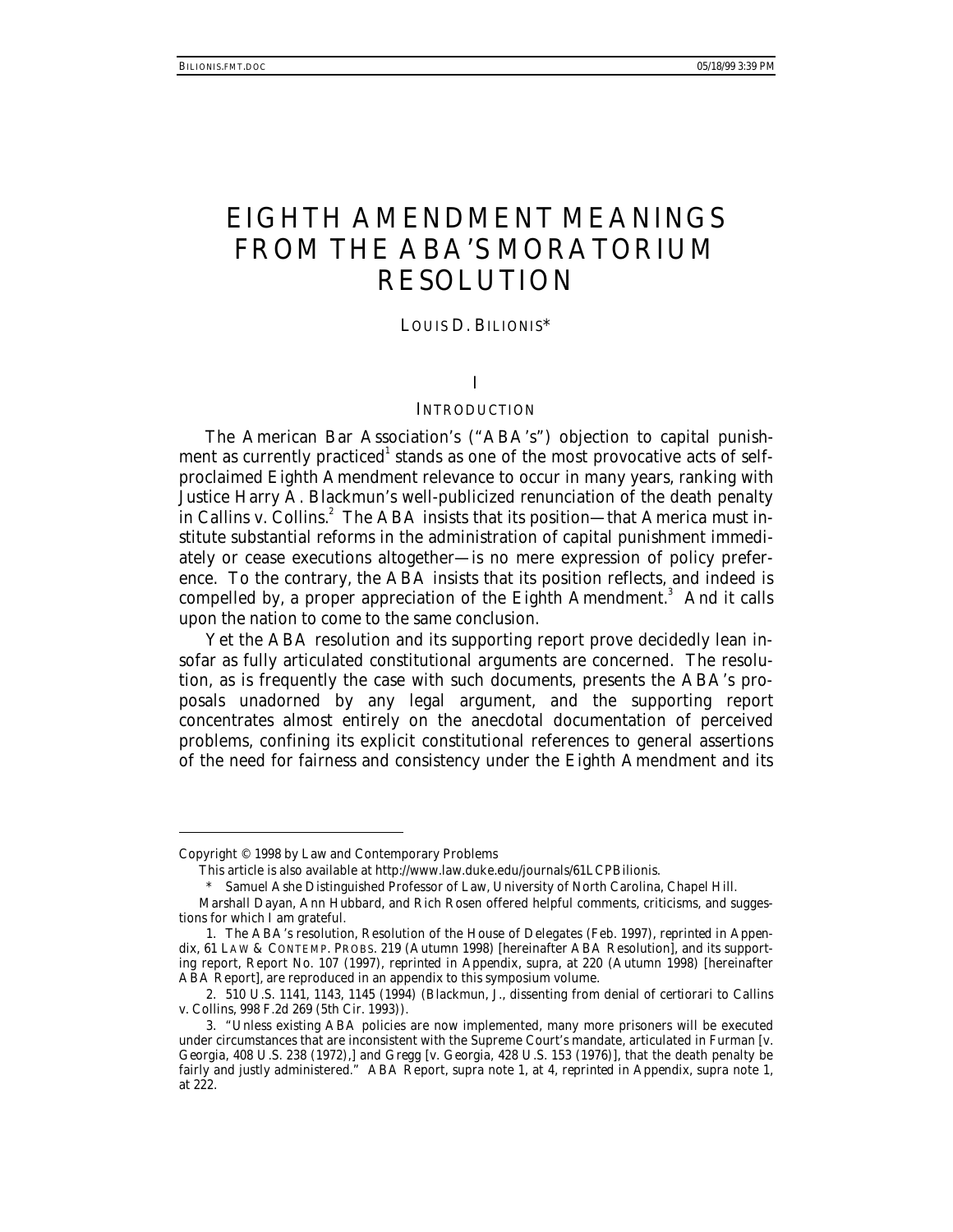jurisprudential touchstones, *Furman v. Georgia*<sup>4</sup> and *Gregg v. Georgia*.<sup>5</sup> Under the circumstances, this is unsurprising, understandable, and not to be faulted. We do well to remember that the ABA's action is first, foremost, and above all else an inaugural act—a bold social move intended to awaken public consciousness, stimulate thought, initiate inquiry and debate, and thereby instigate a change of course. Acts of that nature commonly evoke broadly appealing principles even as they leave for later the many questions that those principles, their implementation, and their relationship to other possibly conflicting principles raise. $6$  Justices of the Supreme Court have been forgiven for doing it,<sup>7</sup> and the lawyers of the ABA surely can be, too.

The ABA beckons us to engage the resolution and explore the unarticulated Eighth Amendment meanings it might intimate. What follows is one such speculative inquiry in response to the ABA's invitation. It reaches three conclusions. First, the ABA's proposals do not challenge the capacity of the Eighth Amendment; they make no demands that the Amendment cannot oblige. Second, the true challenge posed by the ABA resolution is to the capacity of the people who administer the Amendment. Third, there is capacity remaining in the Eighth Amendment that we may be on the verge of tapping, and it could spell the end of the death penalty.

#### II

#### WHITHER MORAL ABOLITIONISM?

Hard-and-fast moral opponents of capital punishment might well bristle at some of the particulars of the ABA resolution. By bracketing the question of the death penalty's general propriety, $^8$  and by intimating that it is possible to run a fair and just death penalty system provided that enough good lawyers and process are thrown at the problem,<sup>9</sup> the ABA evidences an agnosticism that can

<sup>4. 408</sup> U.S. 238 (1972).

<sup>5. 428</sup> U.S. 153 (1976).

<sup>6.</sup> Keeping the message clean and simple can be highly advantageous, especially when the details are fraught with uncertainty and invite divisions of opinion that could splinter the majority needed to take the action in the first place and could alienate members of the intended audience as well. *See* Cass R. Sunstein, *Incompletely Theorized Agreements*, 108 HARV. L. REV. 1733, 1735-37 (1995); *see also* Cass R. Sunstein, *The Supreme Court, 1995 Term—Foreword: Leaving Things Undecided*, 110 HARV. L. REV. 4, 6-8 (1996) (discussing "decisional minimalism").

<sup>7.</sup> *See, e.g*., *Furman*, 408 U.S. at 239-40 (declaring capital punishment as then administered cruel and unusual punishment); Brown v. Board of Education, 347 U.S. 483, 495 (1954) (declaring racially segregated schooling inherently unequal).

<sup>8. &</sup>quot;[I]n adopting this recommendation, apart from existing Association policies relating to offenders who are mentally retarded or under the age of 18 at the time of the commission of the offenses, the Association takes no position on the death penalty." ABA Resolution, *supra* note 1, at 1, *reprinted in Appendix*, *supra* note 1, at 220. The report reiterates that the resolution does "not commit the ABA to a policy regarding the morality or the advisability of capital punishment *per se*." ABA Report, *supra* note 1, at 15, *reprinted in Appendix*, *supra* note 1, at 231.

<sup>9.</sup> The resolution states:

<sup>[</sup>T]he American Bar Association calls upon each jurisdiction that imposes capital punishment not to carry out the death penalty *until* the jurisdiction implements polices and procedures that are consistent with . . . longstanding American Bar Association policies intended to (1)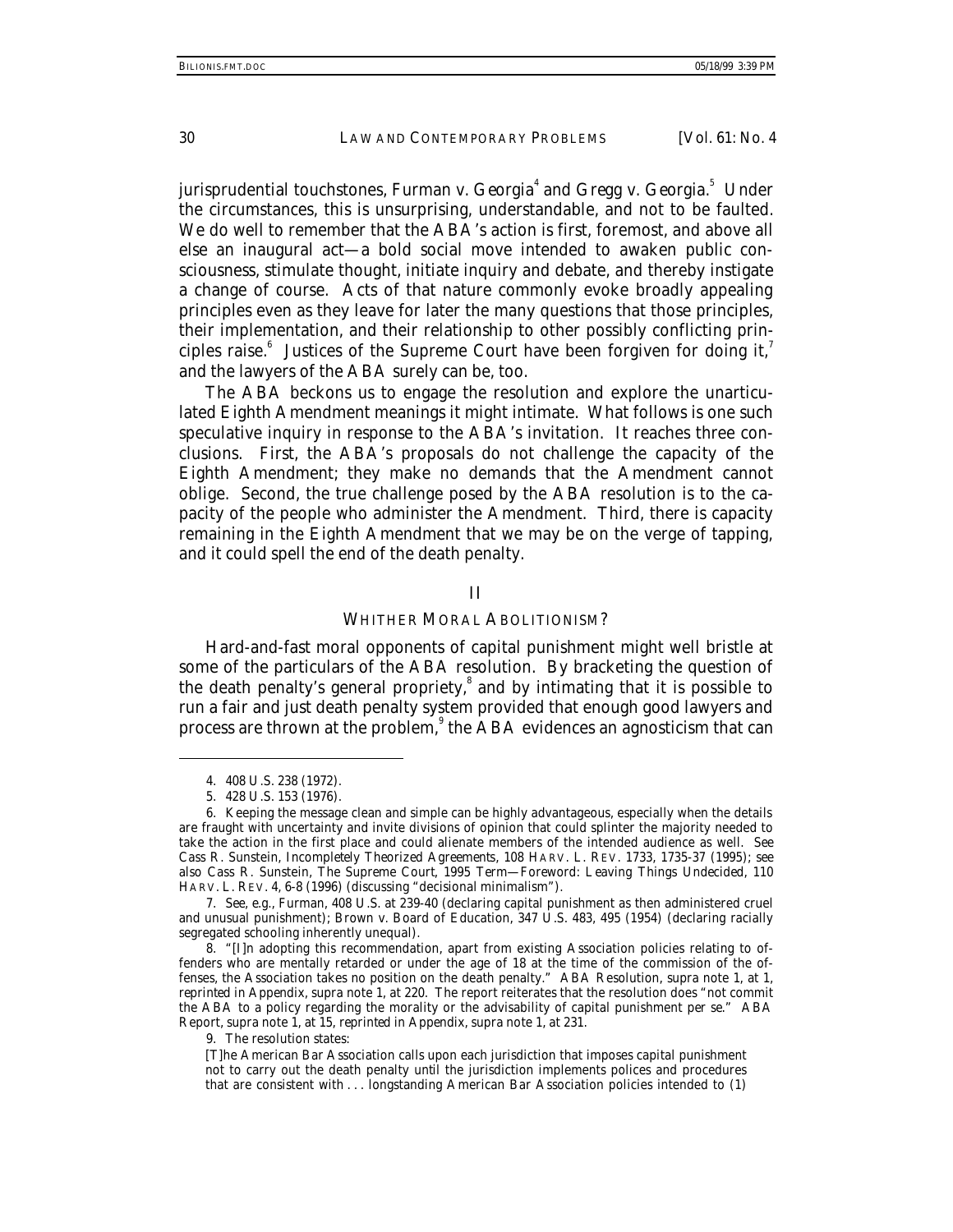frustrate those who find state-imposed premeditated killing reprehensible. While there is an oblique acknowledgment that "individual lawyers differ in their views on the death penalty in principle and on its constitutionality,"<sup>10</sup> at no point in these documents does the ABA ever utter the uneuphemistic truth that a small but not insignificant minority in this country, and countless numbers worldwide, hold capital punishment to be an unforgivable violation of human dignity.<sup>11</sup> In this regard, the ABA resolution mirrors the state of contemporary constitutional discourse about the death penalty. Old-style moral abolitionism—as Austin Sarat has put it, the kind "founded on a belief in the incompatability of capital punishment on the one hand and the values of a civilized society on the other"<sup>12</sup>—rarely enjoys a distinct voice in our constitutional discussions about capital punishment anymore. Like the ABA, we may allude to it, but we seldom speak it.<sup>13</sup>

It is not for want of ability to translate such sentiments into a constitutional argument. One need look no further than Justice William J. Brennan, Jr.'s opinion in *Furman*, 14 reprised four years later in *Gregg*, 15 for its most elaborate judicial development. Justice Brennan showed that the text, history, and spirit of the Eighth Amendment, as well as the judicial precedent concerning the

ensure that death penalty cases are administered fairly and impartially, in accordance with due process, and (2) minimize the risk that innocent persons may be executed.

ABA Resolution, *supra* note 1, at 1 (emphasis added), *reprinted in Appendix*, *supra* note 1, at 219.

<sup>10.</sup> ABA Report, *supra* note 1, at 2, *reprinted in Appendix*, *supra* note 1, at 220.

<sup>11.</sup> *See, e.g.*, *Second Optional Protocol to the International Covenant on Civil and Political Rights Aiming at the Abolition of the Death Penalty*, G.A. Res. 44/128, U.N. GAOR 3d Comm., 44th Sess., Annex, Agenda Item 98, at 2-5, U.N. Doc. A/Res/44/128 (1989) (seeking abolition of the death penalty to further the "enhancement of human dignity and progressive development of human rights"); *see also* THE DEATH PENALTY IN AMERICA: CURRENT CONTROVERSIES 33-34 (Hugo Adam Bedau ed., 1997) [hereinafter CURRENT CONTROVERSIES] (reporting international abolitionist developments).

<sup>12.</sup> Austin Sarat, *Between (the Presence of) Violence and (the Possibility of) Justice: Lawyering Against Capital Punishment*, *in* CAUSE LAWYERING: POLITICAL COMMITMENTS AND PROFESSIONAL RESPONSIBILITIES 317, 326 (Austin Sarat & Stuart Scheingold eds., 1998). Professor Sarat observes that this "traditional abolitionism" invokes a conception of the state as moral exemplar of the sort often associated with the views of Justice Louis D. Brandeis. *See id*. at 326, 345 n.90 (noting Brandeis's views as stated in *Olmstead v. United States*, 277 U.S. 438, 485 (1928) (Brandeis, J., dissenting)). For Sarat, "traditional abolitionism" is distinguishable from what he labels "new abolitionism," which is "rooted in the belief that capital punishment cannot be administered in a manner compatible with due process of law" and which invokes a vision of "Justice as procedural rather than substantive, legal rather than moral." *Id*. at 327.

I find Sarat's distinction helpful here, even though differentiating among abolitionists is surely unnecessary in many other contexts—as it will be unnecessary at later points in this very article. *See, e.g.*, Anthony V. Alfieri, *Mitigation, Mercy, and Delay: The Moral Politics of Death Penalty Abolitionists*, 31 HARV. C.R.-C.L. L. REV. 325, 325 n.2 (1996) (noting Sarat's "sociohistorical distinction" but, given the author's purposes, rejecting it in favor of a broader use of the term "abolitionist" to refer generally to the anti-capital punishment bar).

<sup>13.</sup> I say seldom, not never. Hugo Adam Bedau has been a notable proponent of the moral argument. *See, e.g.*, Hugo Adam Bedau, *The Eighth Amendment, Human Dignity, and the Death Penalty*, *in* THE CONSTITUTION OF RIGHTS: HUMAN DIGNITY AND AMERICAN VALUES 145 (Michael J. Meyer & William A. Parent eds., 1992) [hereinafter Bedau, *Human Dignity*]; Hugo Adam Bedau, *Interpreting the Eighth Amendment: Principled vs. Populist Strategies*, 13 T.M. COOLEY L. REV. 789 (1996) [hereinafter Bedau, *Eighth Amendment Strategies*].

<sup>14.</sup> Furman v. Georgia, 408 U.S. 238, 257 (1972) (Brennan, J., concurring).

<sup>15.</sup> Gregg v. Georgia, 428 U.S. 153, 227 (1976) (Brennan, J., dissenting).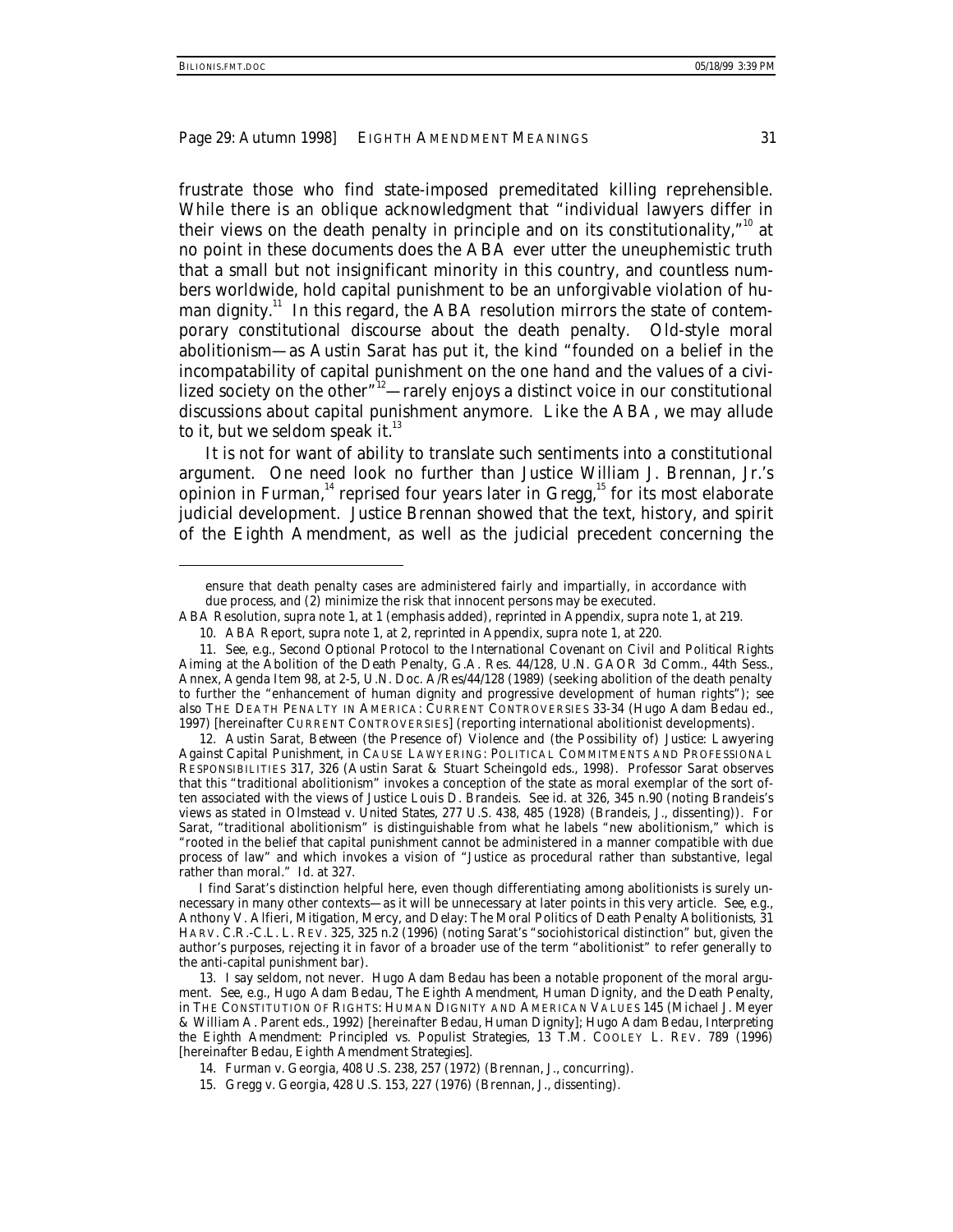Amendment, can support the generalization of a basic principle—that a punishment must comport with human dignity $16$ —which it is the duty of the judiciary to independently enforce, $17$  aided by subsidiary principles inherent in the Amendment and the precedent that are sufficient to guide the judicial determination.<sup>18</sup> Capital punishment can be said to fail by this measure, Justice Brennan further demonstrated, its "fatal constitutional infirmity" being that it "treats 'members of the human race as nonhumans, as objects to be toyed with and discarded[,]'" thereby violating "the fundamental premise of the Clause that even the vilest criminal remains a human being possessed of common human dignity."<sup>19</sup>

The argument's premises and conclusions are, of course, contestable, $20$  but mere contestability cannot account for the argument's absence in constitutional conversations today. If the argument suffered some inherent weakness that placed it beyond the pale of respectable legal circles, its banishment would be understandable. It is not, however, that outlandish. True, the argument does feature many of the moves of classic 1960s-style Warren Court expansionism the postulation of a Constitution of evolving principles that points toward a progressing society's destination, and not simply a Constitution of rules that mark discrete limits already specifically settled by society; the identification of broad concepts through creative synthesis of text, history, and precedent; the assertion of a judicial obligation to administer the newly unleashed concepts with independence; and the refusal to conclusively privilege traditional or contemporary acceptance of specific practices when they conflict with the broader concepts. But moves like these have not experienced the wholesale repudiation that their detractors have desired. In recent years, arguments incorporating

*Gregg*, 428 U.S. at 229-30 (Brennan, J., dissenting) (citations omitted).

<sup>16.</sup> *Furman*, 408 U.S. at 270 (Brennan, J., concurring).

<sup>17.</sup> Justice Brennan wrote in *Gregg*:

This Court inescapably has the duty, as the ultimate arbiter of the meaning of our Constitution, to say whether, when individuals condemned to death stand before our Bar, "moral concepts" require us to hold that the law has progressed to the point where we should declare that the punishment of death, like punishments on the rack, the screw, and the wheel, is no longer morally tolerable in our civilized society.... A judicial determination whether the punishment of death comports with human dignity is therefore not only permitted but compelled by the Clause.

<sup>18.</sup> *Furman*, 408 U.S. at 270 (Brennan, J., concurring). Justice Brennan identified four principles whose "function . . . is to enable a court to determine whether a punishment comports with human dignity." *Id*. at 305 (Brennan, J., concurring). "The primary principle is that a punishment must not be so severe as to be degrading to the dignity of human beings." *Id*. at 271 (Brennan, J., concurring). The second principle is that "the State must not arbitrarily inflict a severe punishment." *Id*. at 274 (Brennan, J., concurring). "A third principle inherent in the Clause is that a severe punishment must not be unacceptable to contemporary society." *Id*. at 277 (Brennan, J., concurring). "The final principle inherent in the Clause is that a severe punishment must not be excessive." *Id*. at 279 (Brennan, J., concurring).

<sup>19.</sup> *Gregg*, 428 U.S. at 230 (Brennan, J., dissenting) (quoting *Furman*, 408 U.S. at 273 (Brennan, J., concurring)).

<sup>20.</sup> For a criticism of Justice Brennan's argument, see Raoul Berger, *Justice Brennan, "Human Dignity," and Constitutional Interpretation*, *in* THE CONSTITUTION OF RIGHTS, *supra* note 13, at 129. For a defense, along with constructive criticism, see Bedau, *Human Dignity*, *supra* note 13.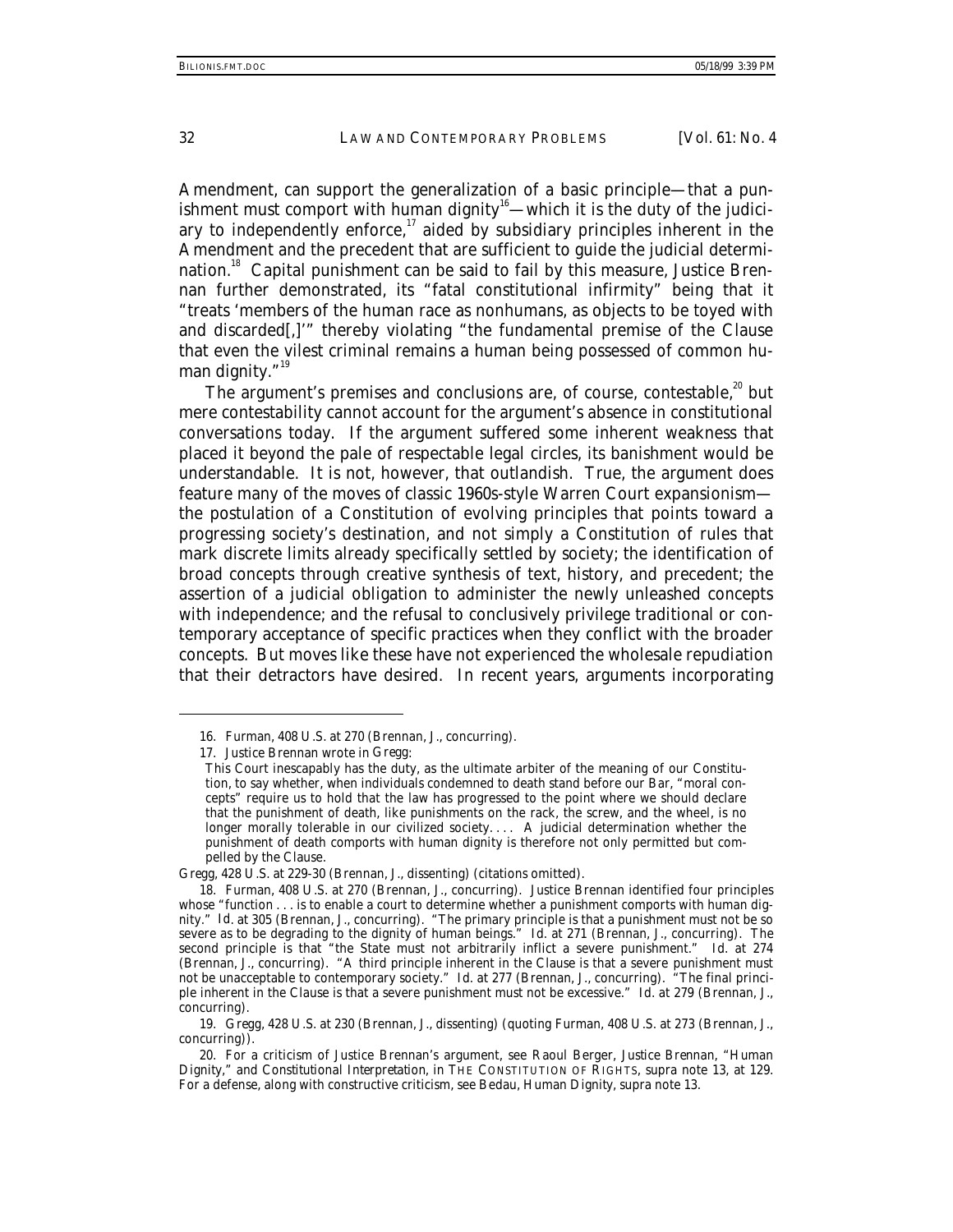1

similar steps have survived direct challenge tempered, if not intact.<sup>21</sup> They have been implicitly reaffirmed time and again through the perpetuation and development of doctrine they spawned.<sup>22</sup> They have been advanced in cases of first impression.23 Indeed, toned-down variants can even be detected in the Court's recent decisions reviving federalism<sup>24</sup> and extending strict scrutiny to affirmative action measures.<sup>25</sup>

Nor is moral abolitionism's silence required by *stare decisis*. Although the Court upheld the death penalty against *per se* challenge in *Gregg*, Justices Brennan and Marshall demonstrated that it is possible to maintain a persistent but respectful disagreement with *Gregg* that robs neither the law nor the Court of dignity.26 Examination of *Gregg* on its own terms, moreover, indicates that it really is not the unassailable precedent that many might have thought. Few probably recall that only four Justices sustained the death penalty in 1976 on the theory that is most preclusive of moral abolitionism—the argument that significant contemporary legislative support for the death penalty alone forecloses a conclusion of unconstitutionality.<sup>27</sup> A five-Justice majority of the Court saw an Eighth Amendment much more receptive to the moral abolitionist, and saw it with a unity of vision that those of us who write about or work in the administration of capital punishment overlook. Five Justices explicitly agreed

<sup>21.</sup> *See, e.g.*, Planned Parenthood v. Casey, 505 U.S. 833, 843 (1992) (plurality opinion) (O'Connor, J., joined by Kennedy and Souter, JJ.) (affirming core holding of *Roe v. Wade*, 410 U.S. 113 (1973), recognizing a fundamental privacy interest that extends to the choice of whether to carry a pregnancy to term); Harmelin v. Michigan, 501 U.S. 957, 998-1001 (1991) (Kennedy, J., joined by O'Connor and Souter, JJ., concurring in part and concurring in the judgment) (affirming existence of proportionality principle under the Eighth Amendment in noncapital cases); Stanford v. Kentucky, 492 U.S. 361, 382 (1989) (O'Connor, J., concurring in part and concurring in the judgment) (affirming the Court's constitutional obligation to conduct proportionality analysis in death cases).

<sup>22.</sup> No better example exists than the long line of capital punishment cases that build upon the principles generated by *Furman v. Georgia*, 408 U.S. 238 (1972), and *Gregg v. Georgia*, 428 U.S. 153 (1976).

<sup>23.</sup> *See, e.g.*, Washington v. Glucksberg, 117 S. Ct. 2258, 2281-83 (1997) (Souter, J., concurring in the judgment) (advocating judicial role to administer, through balancing, an "enforceable concept of liberty" that would apply in myriad cases involving governmental restraint).

<sup>24.</sup> *See, e.g.*, City of Boerne v. Flores, 117 S. Ct. 2157, 2169-70 (1997) (employing a requirement of proportionality and congruence, rather than the more deferential rational basis test, to congressional legislation under § 5 of the Fourteenth Amendment in order to promote federalism and separation of powers principles); United States v. Lopez, 514 U.S. 549, 560, 566 (1995) (asserting judicial role to determine whether regulated activity substantially affects commerce, in lieu of more deferential rational basis test, in order to promote federalism principles; asserting need for judicial maintenance of federalism principles notwithstanding uncertainty that such maintenance might produce).

<sup>25.</sup> *See, e.g.*, City of Richmond v. J.A. Croson Co., 488 U.S. 469, 493 (1989) (generating from the Equal Protection Clause a personal right to equal dignity and respect that is presumptively violated by race-based governmental measures).

<sup>26.</sup> *See* MICHAEL MELLO, AGAINST THE DEATH PENALTY: THE RELENTLESS DISSENTS OF JUSTICES BRENNAN AND MARSHALL (1996) (examining extensively Justices Brennan and Marshall's unwavering adherence to their views as stated in *Furman* and *Gregg*).

<sup>27.</sup> *See* Roberts v. Louisiana, 428 U.S. 325, 353 (1976) (White, J., dissenting, joined by Burger, C.J., and Blackmun and Rehnquist, JJ.) (concluding that the numerous legislative re-enactments of the death penalty after *Furman* were "profound developments . . . which th[e] Court must accept as demonstrating that capital punishment is acceptable to the contemporary community as just punishment" and which thus "foreclose[]" the constitutional challenge); *see also id.* at 355 (White, J., dissenting) (noting that the legislation reflects "solemn judgments" not to be denigrated).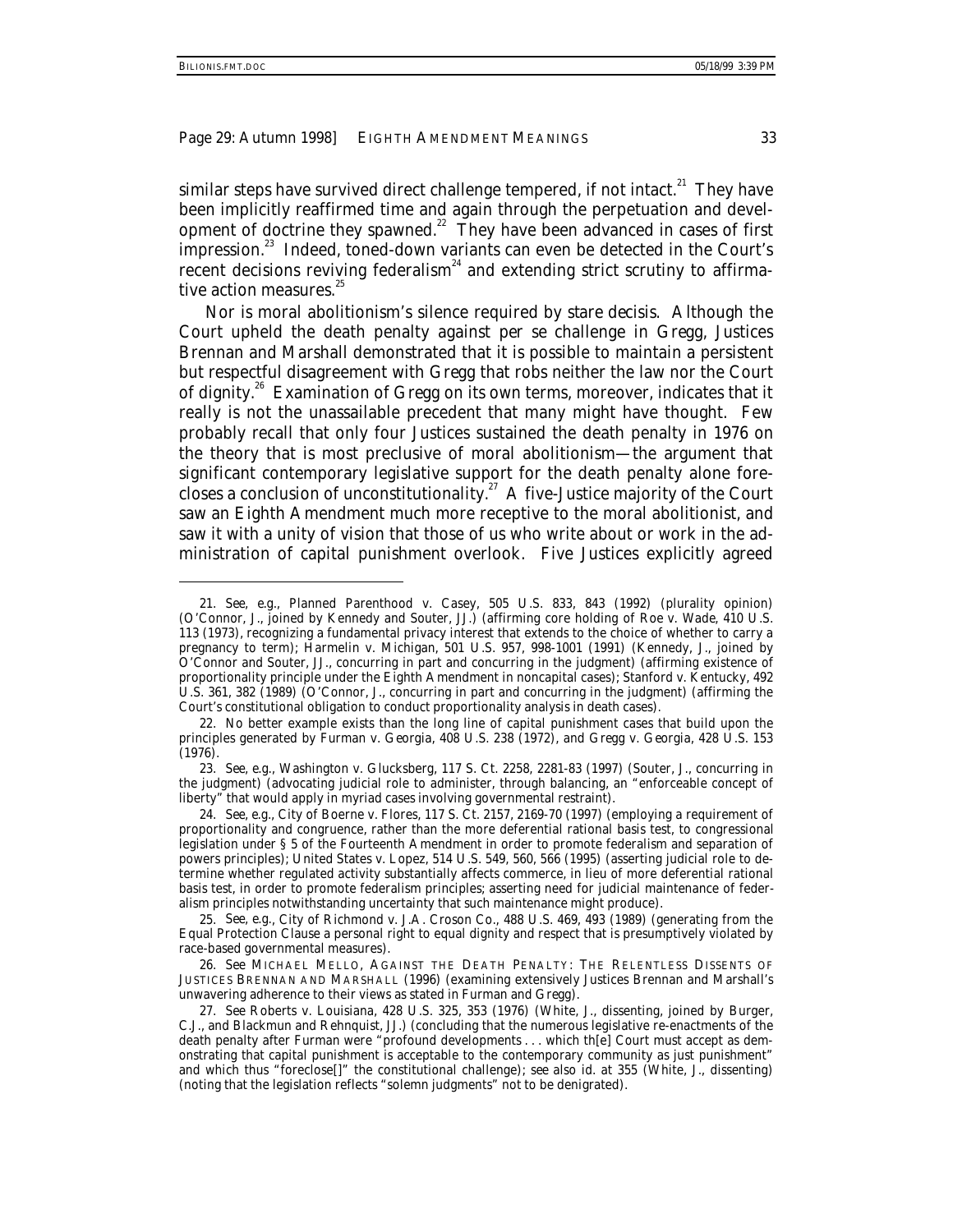that the Amendment dictates that punishments must comport with the basic concept of human dignity<sup>28</sup>—which is to say that they accepted the basic premise of the moral abolitionist's constitutional claim.<sup>29</sup> The same five explicitly agreed, furthermore, that contemporary society's acceptance of a punishment is not decisive on the point $30$ —which is to say that they affirmed the need for some independent judicial implementation of the concept of human dignity, just as the moral abolitionist beseeches. $31$  The five divided over where to go from there, and divided in particular over the degree of judicial independence demanded and the degree of judicial certainty required in the face of apparent legislative opinion to the contrary. The two more scrutinizing Justices, Brennan and Marshall, naturally found their way to a conclusion of unconstitution-<br>ality.<sup>32</sup> The remaining three Justices—Stewart, Powell, and Stevens— The remaining three Justices—Stewart, Powell, and Stevens moderated their scrutiny in the name of judicial self-restraint and upheld the death penalty, but claimed to leave the door ajar for reappraisal upon "more convincing evidence."33 It is no stretch to say that a fractured decision like this leaves room enough for continued debate. And that says nothing of the fact that two of the Justices who voted to affirm the death penalty in 1976, Blackmun and Powell, eventually confessed error.<sup>34</sup>

The reasons for the silence are cultural. Moral abolitionism's withdrawal from constitutional discussions is a symptom of contemporary America's affection for a death penalty that is symbolically vigorous but in ultimate actual infliction quite meek. Polls say a substantial majority of Americans favor capital punishment, politicians authorize it almost exponentially, and juries and judges "impose" it often. When all is said and done, however, executions have been carried out with relative infrequency.<sup>35</sup> Judge Alex Kozinski, together with his co-author Sean Gallagher, spoke for others when he credited (if that is the right word) this illusory death penalty to the "determined resistance of a small but

<sup>28.</sup> *See* Gregg v. Georgia, 428 U.S. 153, 182-83 (1976) (opinion of Stewart, Powell, and Stevens, JJ.); *id*. at 229 (Brennan, J., dissenting); *id*. at 240-41 (Marshall, J., dissenting).

<sup>29.</sup> *See, e.g.*, Bedau, *Human Dignity*, *supra* note 13 (developing the principle of human dignity).

<sup>30.</sup> *See Gregg*, 428 U.S. at 182 (opinion of Stewart, Powell, and Stevens, JJ.); *id*. at 228-29 (Brennan, J., dissenting); *id*. at 233, 240-41 (Marshall, J., dissenting).

<sup>31.</sup> *See* Bedau, *Human Dignity*, *supra* note 13, at 164 (arguing that the principle of human dignity must be enforceable independent of public sentiment).

<sup>32.</sup> *See Gregg*, 428 U.S. at 229-31 (Brennan, J., dissenting); *id*. at 240-41 (Marshall, J., dissenting).

<sup>33.</sup> *See id.* at 187 (opinion of Stewart, Powell, and Stevens, JJ.); *see also id*. at 174-76 (opinion of Stewart, Powell, and Stevens, JJ.) (discussing need for deference to state legislatures).

<sup>34.</sup> *See* Callins v. Collins, 510 U.S. 1141, 1145 (1994) (Blackmun, J., dissenting from denial of *certiorari* to Callins v. Collins, 998 F.2d 269 (5th Cir. 1993)) (announcing that "[f]rom this day forward, I no longer shall tinker with the machinery of death"); JOHN C. JEFFRIES, JR., JUSTICE LEWIS F. POWELL, JR. 451-54 (1994) (reporting an interview with Powell after his retirement in which Powell expressed regret for his vote in *McCleskey v. Kemp*, 481 U.S. 279 (1987), and stating that he had come to the conclusion that capital punishment is unconstitutional).

<sup>35.</sup> As of April 1, 1998, 451 executions had occurred in the United States since the reinstatement of capital punishment after *Gregg*; death row's population stood at approximately 3,387 as of the same date. *See* NAACP LEGAL DEFENSE AND EDUCATIONAL FUND, DEATH ROW, U.S.A., Spring 1998, at 1; *see also* CURRENT CONTROVERSIES, *supra* note 11, at 30-33 (gathering authorities demonstrating low ratio of executions to death sentences imposed); Alex Kozinski & Sean Gallagher, *Death: The Ultimate Run-On Sentence*, 46 CASE W. RES. L. REV. 1, 4 n.14 (1995) (same).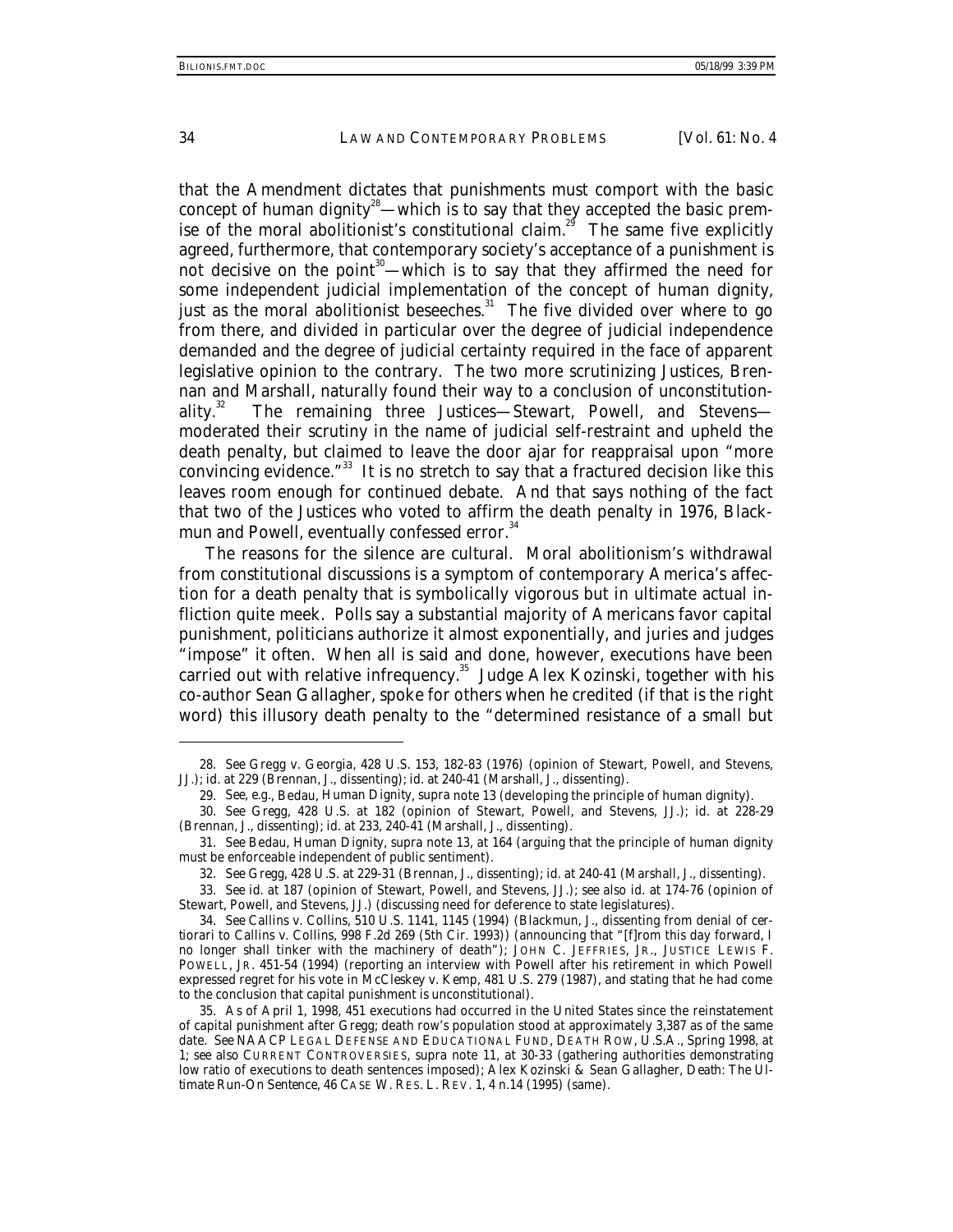able minority"<sup>36</sup> that successfully plays a system marred by "too many procedural hurdles, too many appeals, too many dilatory tactics, too few lawyers, [and] too many lawyers."<sup>37</sup> The capital defense bar appreciates the compliment, but the credit really should be shared. For where Kozinski sees an impasse resulting from a committed pro-death penalty majority's goodsportsmanship concessions to a tenacious abolitionist minority, $\frac{38}{3}$  one can just as easily see telling evidence that the majority's so-called commitment to capital punishment is as shallow as it is wide. Proponents permit and endure the impasse because the death penalty in name means far more to them than the death penalty in deed, or, as Robert Weisberg has said, "because in a vague way they want the law to make a statement of social authority and control."<sup>39</sup> High death-sentence-to-actual-execution ratios, moreover, are not the only indication of the soft underbelly of the public's support. Polls show that the support drops markedly when meaningful punitive sanctions such as life imprisonment without possibility of parole are introduced to the equation.<sup>40</sup>

Weisberg put his finger on the tricky demand the United States thus generates for itself: to achieve an equilibrium, a "happy condition of homeostasis,"<sup>41</sup> that satisfies the symbolic commitment to capital punishment while minimizing the various discontents associated with actual executions. Ever since the threesome of Justices Stewart, Powell, and Stevens sought the middle ground in *Gregg* and its companion cases, constitutional death penalty discourse has been working to meet the social demand with an ingenuity that also is reflected in the ABA resolution. A thick regulatory legalese has developed—"minimize arbitrariness," "heighten reliability," *et cetera*—that affirms the death penalty's lawful place in our anti-crime arsenal, leaves prosecutors and sentencers plenty of opportunity to seek and hand down death sentences, cleanses some of the system's most glaring impurities while masking others, and manages to offer judges reasons to slow or abort the condemned inmate's journey to execution

<sup>36.</sup> Kozinski & Gallagher, *supra* note 35, at 3.

<sup>37.</sup> *Id*. at 20. For a colorful observation that partakes of the same narrative line, see Simmons v. South Carolina, 512 U.S. 154, 185 (1994) (Scalia, J., dissenting) (decrying that "[t]he heavily outnumbered opponents of capital punishment have successfully opened yet another front in their guerilla war to make this unquestionably constitutional sentence a practical impossibility").

<sup>38.</sup> *See* Kozinski & Gallagher, *supra* note 35, at 28 (noting that "[r]ather than demonstrating the weakness of democracy, the willingness of the majority to let itself be buffaloed in this fashion shows the fundamental soundness of our constitutional system").

<sup>39.</sup> Robert Weisberg, *The New York Statute as Cultural Document: Seeking the Morally Optimal Death Penalty*, 44 BUFF. L. REV. 283, 287 (1996).

<sup>40.</sup> *See* William J. Bowers et al., *A New Look at Public Opinion on Capital Punishment: What Citizens and Legislators Prefer*, 22 AM. J. CRIM. L. 77, 79 (1994) (concluding that solid evidence supports conclusion that there is "acceptance" of capital punishment, but that there is not a "preference" for it over alternative punishments); *see also* HELEN PREJEAN, DEAD MAN WALKING: AN EYEWITNESS ACCOUNT OF THE DEATH PENALTY IN THE UNITED STATES 116 (1993) (reporting survey showing sharp decline in support of death penalty when life without possibility of parole is introduced as an option); James Alan Fox et al., *Death Penalty Opinion in the Post-*Furman *Years*, 18 N.Y.U. REV. L. & SOC. CHANGE 499, 514-15 (1990-91) (discussing survey results that showed similar effects).

<sup>41.</sup> Weisberg, *supra* note 39, at 285.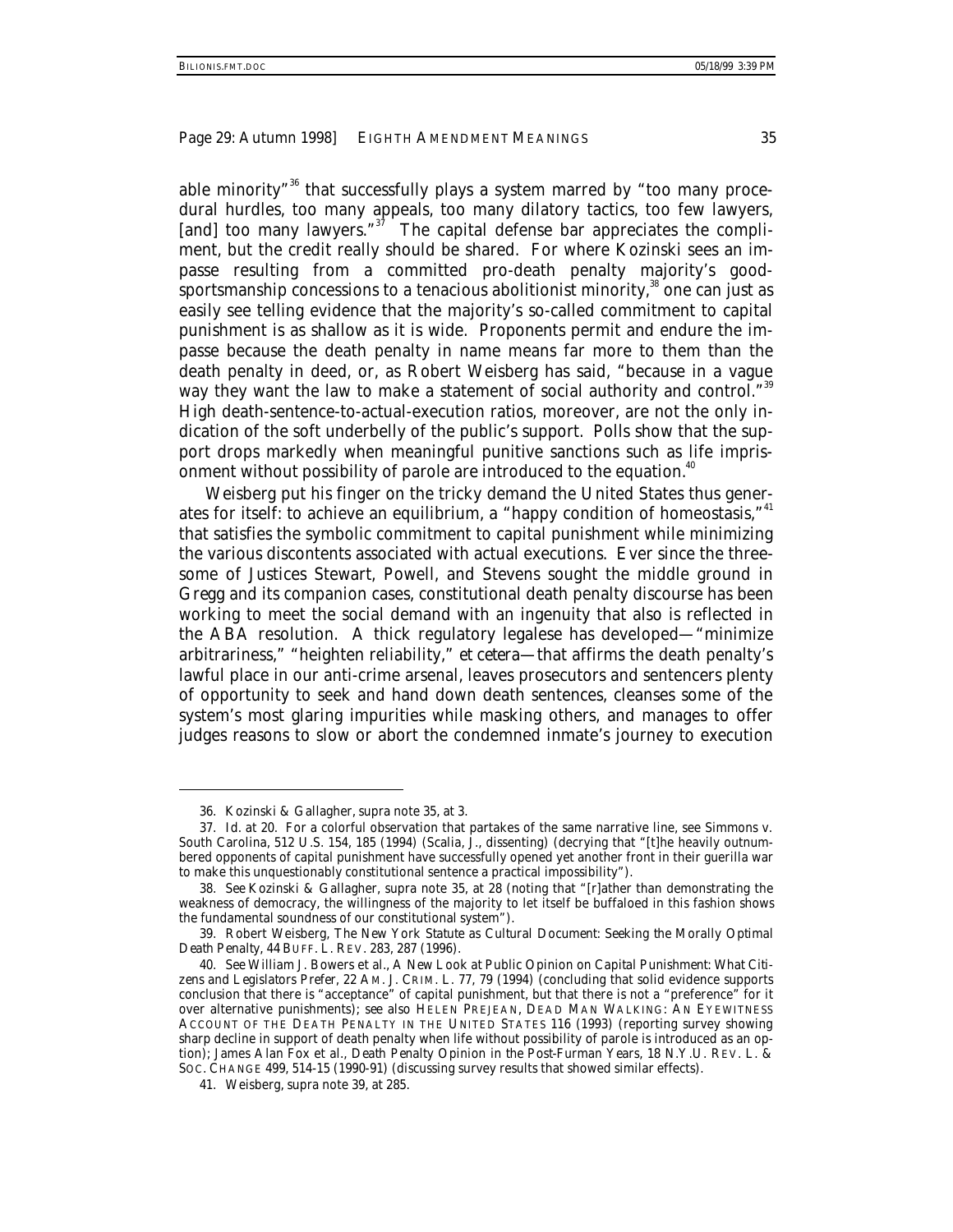on a case-by-case basis.<sup>42</sup> For this equilibrium-through-regulation trick to work, however, a definite complicity between the law and the death penalty must be maintained. The death penalty's power as a symbol depends on the law's tacit endorsement. Curiously enough, the judiciary's practical ability to draw down the execution rate in the name of reasonable regulation likewise depends on the law's tacit endorsement of the death penalty. As the *Gregg* threesome said, "unrealistic conditions" cannot be placed on the death penalty's use, lest the judiciary be made to appear that it is "indirectly outlaw[ing] capital punishment."<sup>43</sup>

That is why moral abolitionism must keep fairly quiet. It challenges law's complicity.

#### THE ABOLITIONIST'S NARRATIVE OF INEVITABILITY

Opponents of the death penalty celebrate the ABA resolution nonetheless, and not just because forestalling executions comports with their objectives. Despite the ABA's disclaimer of any abolitionist intentions or effects, the audience still gets some say over the resolution's social meaning. And for the abolitionists in the audience, the ABA's action is rich in abolitionist significance. Like Justice Blackmun's "experience-based reevaluation"44 of the death penalty culminating in his dissent from the denial of *certiorari* to *Callins*, 45 the ABA's call for a moratorium is one more example of how greater familiarity with capital punishment breeds, if not contempt, at least greater skepticism. It is thus one more step in what Anthony G. Amsterdam once described as "the slow but absolutely certain progress of maturing civilization that will bring an

III

<sup>42.</sup> As the ABA report notes, recent developments suggest that the balance may be changing and that executions will increase. *See* ABA Report, *supra* note 1, at 4, *reprinted in Appendix*, *supra* note 1, at 222. A defendant's ability to challenge a death sentence in post-conviction proceedings has been curtailed by Title I of the Antiterrorism and Effective Death Penalty Act of 1996, which erected new limitations on the writ of habeas corpus, especially in capital cases. *See* Pub. L. No. 104-132 §§ 101- 108, 110 Stat. 1214, 1217-26. Compounding the problem for the inmate is the fact that funding has been withdrawn from Post-Conviction Defender Organizations that have played a major role in providing quality representation for condemned inmates. *Compare* Pub. L. No. 103-317, 108 Stat. 1724, 1750-51 (1995) (allocating up to \$19.8 million for Death Penalty Resource Centers), *with* Pub. L. No. 104-134, 110 Stat. 1321, 1321-34 (1996) (providing that "none of the funds provided in this Act shall be available for Death Penalty Resource Centers or Post-Conviction Defender Organizations after April 1, 1996"). For further discussion of these developments, see *infra* text accompanying notes 121-125.

<sup>43.</sup> *See* McCleskey v. Kemp, 481 U.S. 279, 313 n.37 (1987) (quoting Gregg v. Georgia, 428 U.S. 153, 199 n.50 (1976)):

Given these safeguards already inherent in the imposition and review of capital sentences, the dissent's call for greater rationality is no less than a claim that a capital punishment system cannot be administered in accord with the Constitution. . . . [T]he requirement of heightened rationality in the imposition of capital punishment does not "plac[e] totally unrealistic conditions on its use."

*Id*.

<sup>44.</sup> Linda Greenhouse, *A Capacity to Change as Well as to Challenge*, N.Y. TIMES, Feb. 27, 1994, at § 4, 4.

<sup>45.</sup> *See* Callins v. Collins, 510 U.S. 1141, 1143 (1994) (Blackmun, J., dissenting from denial of *certiorari* to Callins v. Collins, 998 F.2d 269 (5th Cir. 1993)).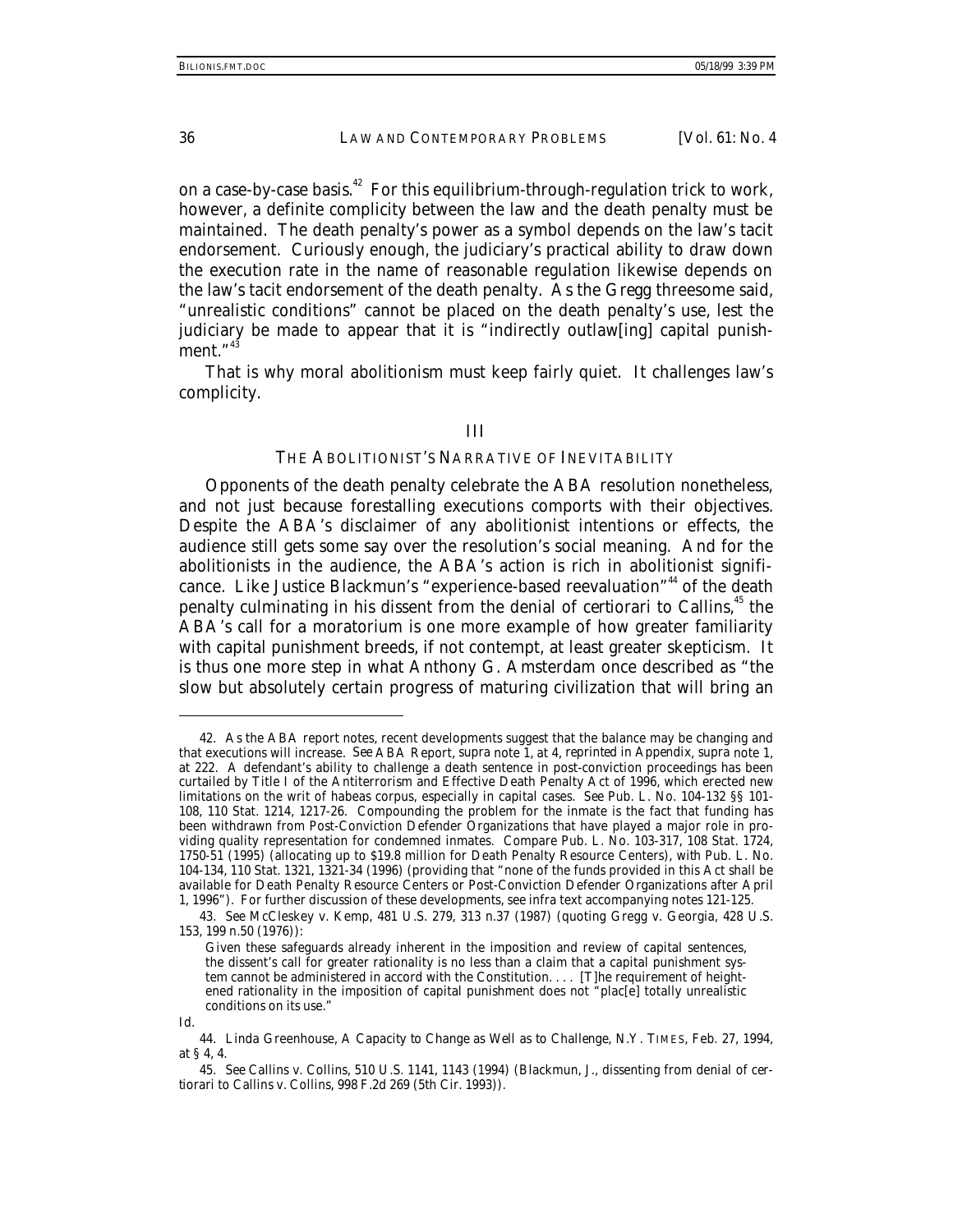inevitable end to punishment by death."46 Or so it will go down when it is incorporated into what we might call the abolitionist's narrative of inevitability.

This narrative has been a familiar feature in our national capital punishment debate for many years now, told countless times in countless places. Rather than hear me render it, listen instead to Amsterdam's powerful telling, from 1977:

[T]he point is perfectly plain. Capital punishment is a dying institution in this last quarter of the twentieth century. It has already been abandoned in law or in fact throughout most of the civilized world. England, Canada, the Scandinavian countries, virtually all of Western Europe . . . [and the] vast majority of countries in the Western Hemisphere have abolished it. . . . Even the countries which maintain capital punishment on the books have almost totally ceased to use it in fact. In the United States, considering only the last half century, executions have plummeted. . . .

Do you doubt that this development will continue? Do you doubt that it will continue because it is the path of civilization—the path up out of fear and terror and the barbarism that terror breeds, into self-confidence and decency in the administration of justice? The road, like any other built by men, has its detours, but over many generations it has run true, and will run true. And there will therefore come a time perhaps in 20 years, perhaps in 50 or 100, but very surely and very shortly as the lifetime of nations is measured—when our children will look back at us in horror and unbelief because of what we did in their names and for their supposed safety. . . .

Our children will cease to execute murderers because executions are a selfdeluding, self-defeating, self-degrading, futile, and entirely stupid means of dealing with the crime of murder.  $\ldots$ <sup>47</sup>

Amsterdam is nothing if not astute, and he labored under no misperceptions about the heavy legislative backlash against *Furman* and the Court's substantial acquiescence to that backlash in the 1976 decisions. Such short-run deviations are to be expected, Amsterdam explained, but they are powerless to alter history's established trajectory. "A generation or two within a single nation can retard but not reverse a long-term, worldwide evolution of this magnitude."<sup>48</sup>

During the past twenty years, the abolitionist's narrative of inevitability has thickened to account for America's experiment with a constitutionally regulated death penalty. The post-*Furman* affair is doomed to failure, it is said, and could well prove to accelerate the death penalty's demise. Again, hear it as it has been said in the field, this time by James R. Acker and Charles S. Lanier:

[P]aradoxically, the country's experiences with the death penalty under the post-*Furman* statutes one day will be viewed as the purgative that was necessary to finally exorcise these laws from the statute books. . . . Serious and perhaps inexorable problems linger in their administration. These problems strike at the heart of procedural fairness. They involve such issues as race discrimination, the erroneous conviction and execution of innocent people, and unequal justice, where the kind of lawyer and the amount of resources an accused has can make the difference between life and death, or even guilt and innocence.

<sup>46.</sup> Anthony G. Amsterdam, *Capital Punishment*, STANFORD MAG., Fall/Winter 1977, *reprinted in* THE DEATH PENALTY IN AMERICA 346, 346-47 (Hugo Adam Bedau ed., 3d ed. 1982).

<sup>47.</sup> *Id*. at 358.

<sup>48.</sup> *Id*. at 347.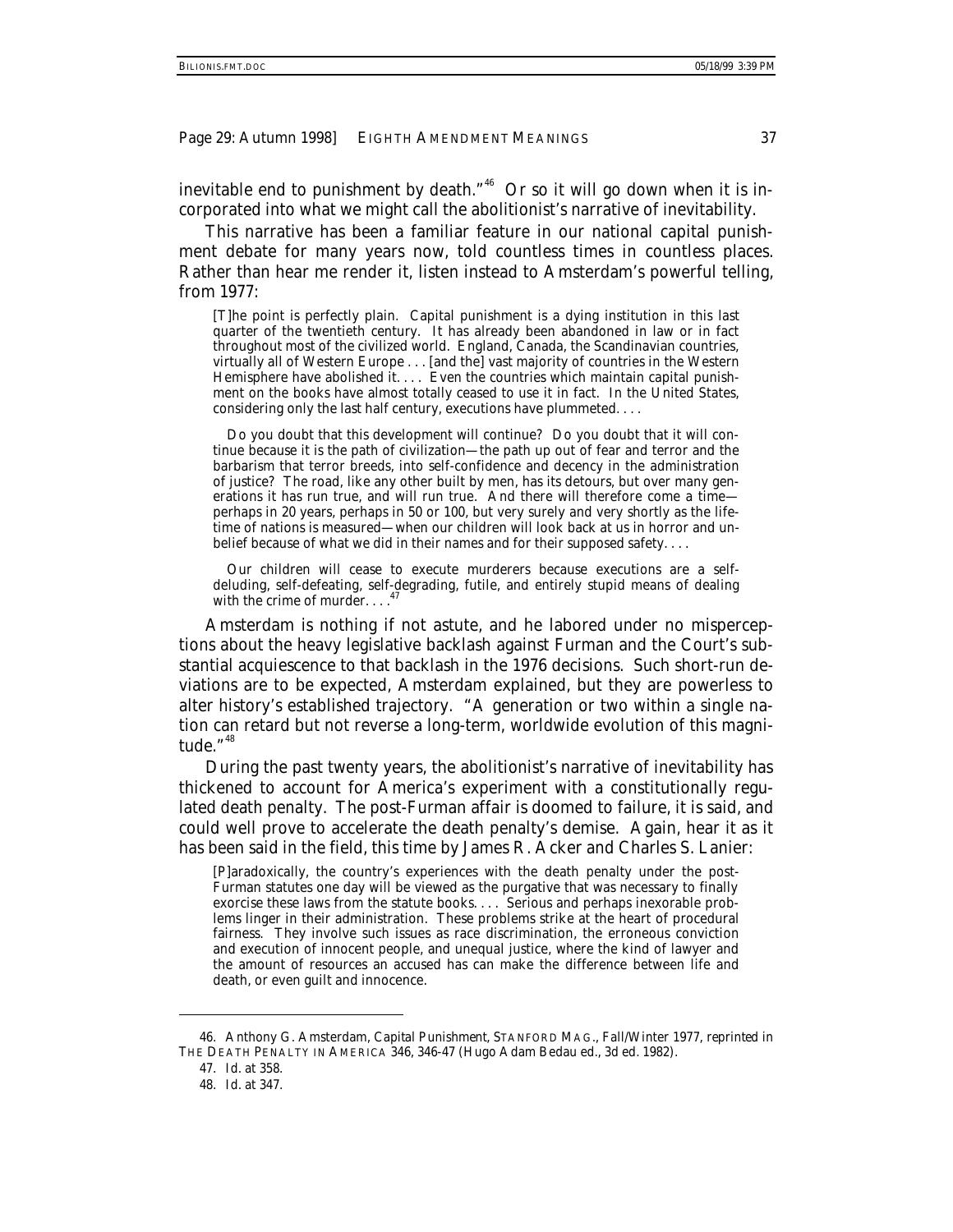As the post-*Furman* statutes continue to be implemented, Americans increasingly will be forced to confront these failures directly. No longer will the public, elected officials, and the courts have the secure comfort of maintaining the death penalty as an abstract symbol. . . .

Eventually, the public will come to appreciate and accept that the remaining vestiges of capital punishment are both unnecessary and ill-advised. And eventually, as has occurred in many other countries throughout the world, the death penalty will wither, die, and be removed from the American legal landscape.<sup>49</sup>

Shine enough light on the death penalty and, in time, it will pass, for it cannot bear long the light of day.

The abolitionist's narrative has the selectivity, temporal ordering, and thematic structure sociologists  $expect$ ,<sup>50</sup> as well as the descriptive force and prescriptive vision that a good "stock story" boasts.<sup>51</sup> Whether it serves the abolitionist community in its efforts to persuade death-qualified jurors to return life sentences in capital trials is questionable; other narratives need to come into play there.<sup>52</sup> But I have no doubt that the narrative of inevitability helps nourish and sustain the abolitionist community, lending meaning to the work its members do, a framework within which to do that work, and the inspiration to persevere in trying circumstances.<sup>53</sup> Nor do I doubt two other things: that the

<sup>49.</sup> James R. Acker & Charles S. Lanier, *Beyond Human Ability? The Rise and Fall of Death Penalty Legislation*, *in* AMERICA'S EXPERIMENT WITH CAPITAL PUNISHMENT: REFLECTIONS ON THE PAST, PRESENT, AND FUTURE OF THE ULTIMATE PENAL SANCTION 77, 108-09 (James R. Acker et al. eds., 1998) (citation omitted). For a discussion of the ways in which foes of capital punishment consciously engage in the construction of this and other narratives, see Sarat, *supra* note 12; Austin Sarat, *Narrative Strategy and Death Penalty Advocacy*, 31 HARV. C.R.-C.L. L. REV. 353 (1996).

<sup>50.</sup> Patricia Ewick and Susan S. Silbey have suggested the following definition:

<sup>[</sup>T]o qualify as narrative, a particular communication must minimally have three elements or features. First, a narrative relies on some form of selective appropriation of past events and characters. Second, within a narrative the events must be temporally ordered. This quality of narrative requires that the selected events be presented with a beginning, a middle, and an end. Third, the events and characters must be related to one another and to some overarching structure, often in the context of an opposition or struggle.

Patricia Ewick & Susan S. Silbey, *Subversive Stories and Hegemonic Tales: Toward a Sociology of Narrative*, 29 L. & SOC'Y REV. 197, 200 (1995).

<sup>51.</sup> *See, e.g.*, J.M. Balkin & Sanford Levinson, *The Canons of Constitutional Law*, 111 HARV. L. REV. 963, 987 (1998) (noting how narratives are "stock stories . . . both descriptive and prescriptive: they not only frame our sense of what has happened and how events will unfold in the future, but also explain how those events should unfold").

<sup>52.</sup> *See, e.g.*, Alfieri, *supra* note 12, at 347-52 (advocating an alternative moral discourse, for use at capital trials, that stresses the possibility of redemption); Joan W. Howarth, *Deciding to Kill: Revealing the Gender in the Task Handed to Capital Jurors*, 1994 WIS. L. REV. 1345 (urging consideration of feminist theories of gender in the structuring and presentation of capital defenses); Sarat, *supra* note 49, at 368-73 (describing narratives used in capital cases at trial level); Christopher J. Meade, Note, *Reading Death Sentences: The Narrative Construction of Capital Punishment*, 71 N.Y.U. L. REV. 732, 753-59 (1996) (exploring various narrative techniques).

<sup>53.</sup> Many lawyers who work on behalf of capitally accused defendants and condemned inmates see themselves as engaged in a civil rights campaign. *See, e.g.*, Sarat, *supra* note 12, at 324-29. Although difficult times for such lawyers in recent years have made "the civil rights spirit seem[] very old history," Robert Weisberg, *Who Defends Capital Defendants?*, 35 SANTA CLARA L. REV. 535, 543 (1995), they nonetheless report that the visions incorporated in the narrative of inevitability support them in their efforts. *See, e.g.*, Sarat, *supra* note 12, at 336-39; *see generally* HERBERT H. HAINES, AGAINST CAPITAL PUNISHMENT: THE ANTI-DEATH PENALTY MOVEMENT IN AMERICA, 1972-1994 (1996) (focusing on anti-death penalty advocacy generally).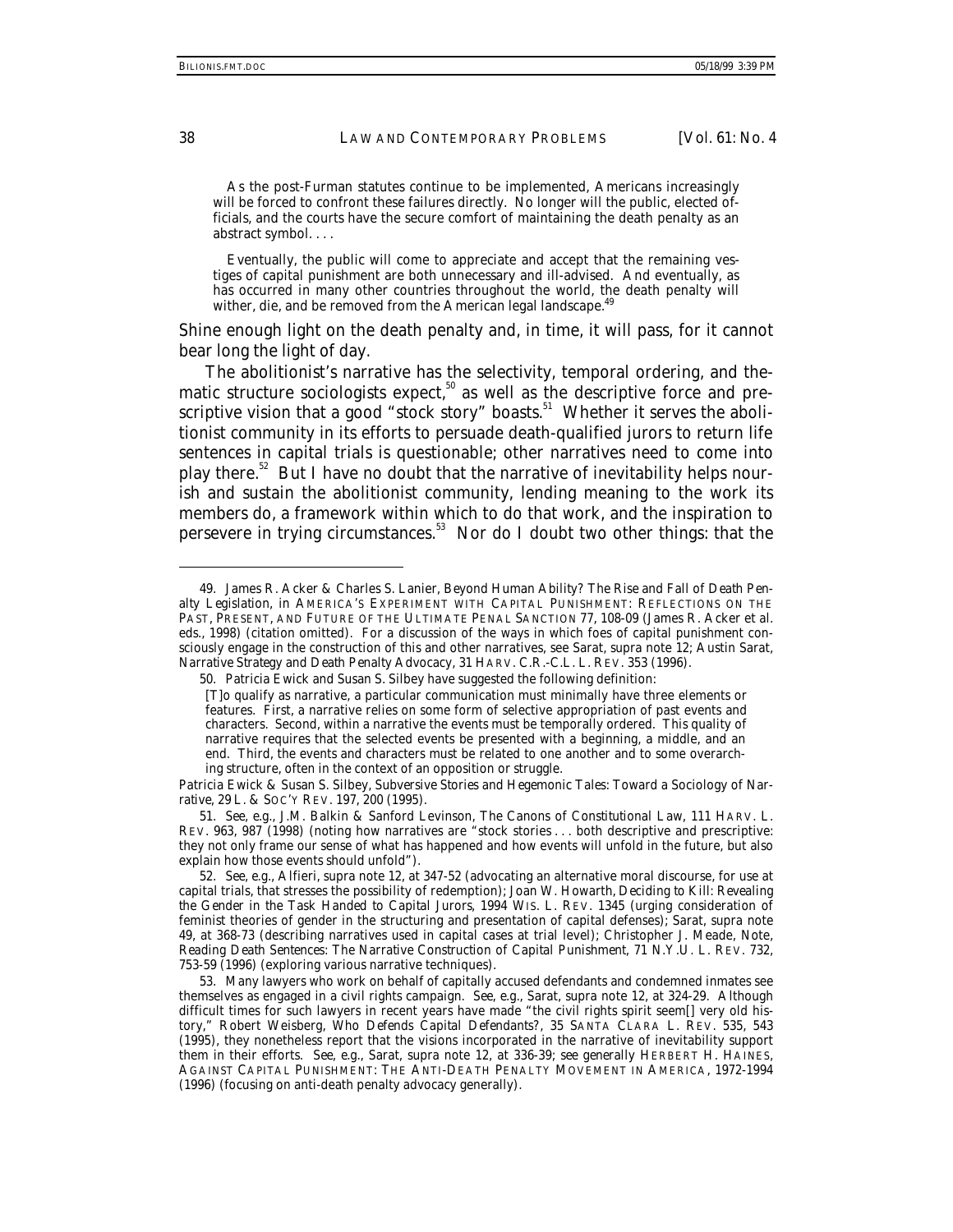ABA's action comfortably fits into and promotes the narrative, and that it invites the association with an exquisite mimicry of the narrative that seems positively self-conscious. The organized bar, having perceived the realities of death penalty administration first-hand and close-up, comes forward to bear witness to ongoing indecencies—arbitrariness, capriciousness, discrimination, unfairness, and tragic errors against the innocent—that the public does not see and the bench and legislatures, in a weakness of nerve, fail to admit and address. The ABA does not take this action hastily because, like society in general, it does not formally disapprove of the death penalty and thus has accepted its existence. But the ABA is compelled by the enormity of the situation. "[I]t is apparent that the efforts to forge a fair capital punishment jurisprudence have failed;<sup>"54</sup> until this "deplorable state of affairs<sup>"55</sup> is rectified, " $[i]$ t is essential that the ABA now forcefully urge that executions not occur."56 The time for "decisive action"<sup>57</sup> has come for the ABA, just as it came for Justice Blackmun in his last Term as an active Justice and for Justice Powell in retirement.<sup>58</sup> And as, the narrative promises, it will come for our nation.<sup>59</sup>

By reciprocally tapping and feeding the narrative of inevitability in this fashion, the ABA resolution hints at much that is of constitutional relevance, quietly posing some haunting Eighth Amendment questions that pick at the "happy condition of homeostasis."<sup>60</sup> Suppose we acknowledged and accepted the ABA's implicit invitation to credit the abolitionist's narrative as true. What if anything would stand in the way of an admission that Justice Thurgood Marshall's famous hypothesis—that "people who were fully informed as to the purposes of the [death] penalty and its liabilities would find the penalty shocking, unjust, and unacceptable"<sup>61</sup>—has plausibility, and that capital punishment thus just might fail under the Eighth Amendment? The usual easy ways out are not available to us. If we posit the narrative's correctness, Justice Marshall's argument cannot be rejected summarily for a faulty hypothesis about human behavior.<sup>62</sup> Nor may we deny Justice Marshall's abolitionist conclusion by dis-

-

60. Weisberg, *supra* note 39, at 285.

<sup>54.</sup> ABA Report, *supra* note 1, at 3, *reprinted in Appendix*, *supra* note 1, at 221.

<sup>55.</sup> *Id*.

<sup>56.</sup> *Id*. at 5, *reprinted in Appendix*, *supra* note 1, at 223.

<sup>57.</sup> *Id*. at 2, *reprinted in Appendix*, *supra* note 1, at 220.

<sup>58.</sup> *See supra* note 34 and accompanying text. Lest the allusion to Blackmun and Powell be missed by anyone, the ABA report mentions the about-faces of each Justice more than once. *See* ABA Report, *supra* note 1, at 3, 14, *reprinted in Appendix*, *supra* note 1, at 221, 230.

<sup>59.</sup> A counternarrative surely is conceivable—for instance, one that might relate the account of an unrepresentatively "liberal" (in the colloquial political sense of the word) ABA, see Jonathan Mahler, *The Federalist Capers: Inside Ken Starr's Intellectual Auxiliary*, LINGUA FRANCA, Sept. 1998, at 38, 41 (reporting the holding of such a view of the ABA by conservative legal thinkers), that has been infiltrated by the adroit guerilla band of capital punishment opponents. *See, e.g.*, Simmons v. South Carolina, 512 U.S. 154, 185 (1994) (Scalia, J., dissenting) (employing the "guerilla war" metaphor).

<sup>61.</sup> Furman v. Georgia, 408 U.S. 238, 361 (1972) (Marshall, J., concurring); *see also* Gregg v. Georgia, 428 U.S. 153, 232 (1976) (Marshall, J., dissenting). For Justice Marshall's full development of the hypothesis, see *Furman*, 408 U.S. at 360-69 (Marshall, J., concurring).

<sup>62.</sup> Although the accuracy of Justice Marshall's hypothesis is assumed here for purposes of argument, suffice it to note that those who have sought to test the hypothesis have reached mixed conclu-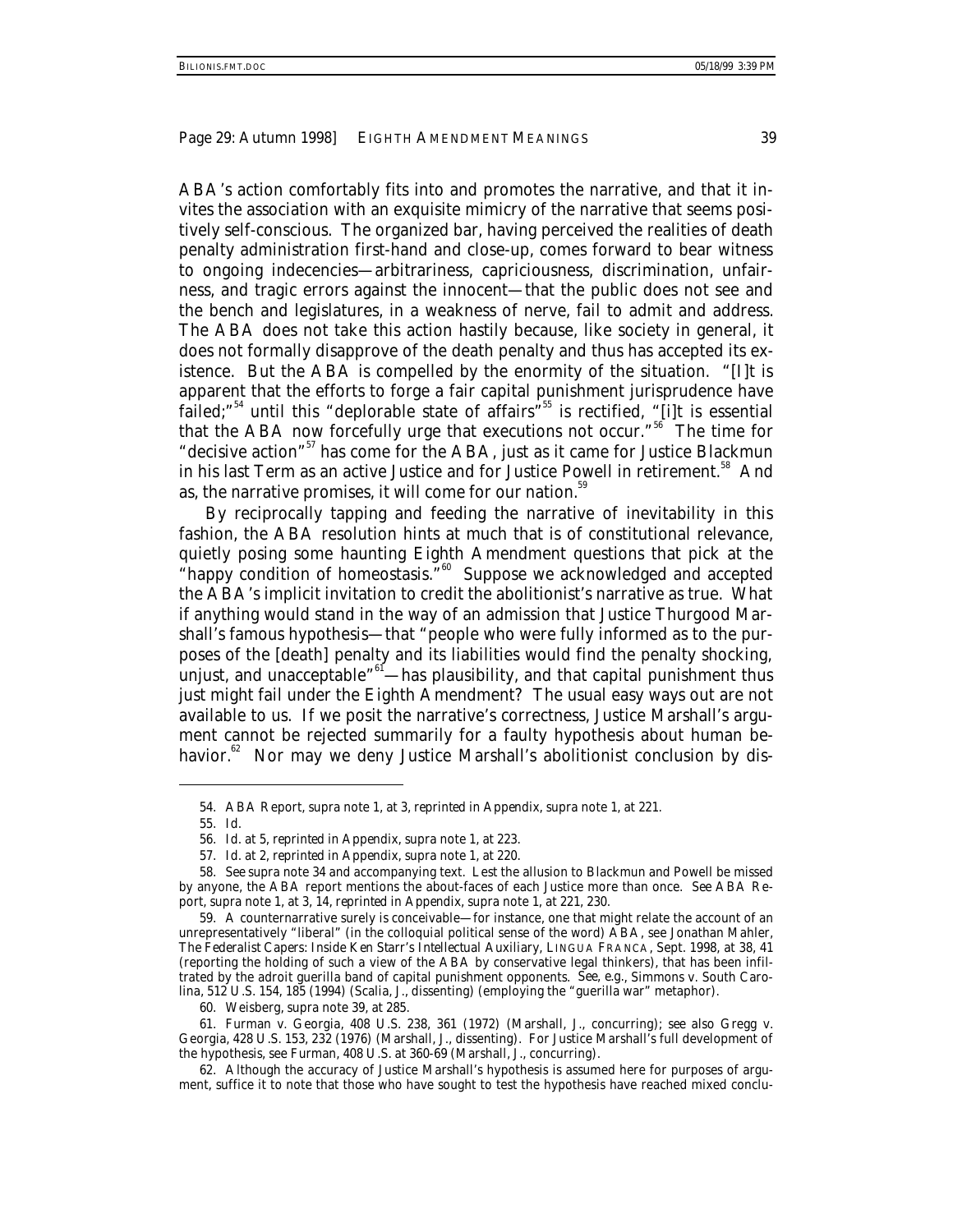missing out-of-hand the method of constitutional interpretation employed. Unlike Justice Brennan's argument from human dignity,<sup>63</sup> Justice Marshall's "informed citizenry" argument purports to hew to majoritarian sentiments and to make them the measure of what is constitutionally fundamental, a conventional interpretive move under the Eighth Amendment<sup>64</sup> (indeed, under the Due Process Clauses more generally<sup>65</sup>) that is methodologically acceptable to all save the stingiest originalists. $66$ 

Take away the factual denial and the general methodological objection, and we are forced to locate a cause for any resistance we might feel toward the argument somewhere in its interior. Is there a sticking point there? If society (again, accepting the narrative of inevitability) truly would renounce this social practice were the facts fully known and internalized by the people, what is to be gained by maintaining the practice in the meanwhile? If simple, guileless, useless ignorance were all that separated society from its destiny, reasons for the judiciary to stay its hand and prolong the inevitable would seem few and unpersuasive. $67$  It might be argued that judicial restraint in the face of certain proof of the correctness of the hypothesis might still be a good thing, because society might accrue the benefits that come from the experience of arriving at its destiny the hard way, through communal growth and politically instigated reform. I am not sure what if anything survives of judicial review upon acceptance of this argument, nor is it easy to imagine the explanation that would be offered to the human beings who literally will be sacrificed in the interim. But matters are a great deal more complicated here. Is it not possible that society's relatively uninformed state is blissful, yielding benefits that judicial intervention to expedite the inevitable would preclude? Is it not possible that being uninformed pays dividends that society actually endeavors to maintain?

sions. *See* Bedau, *Eighth Amendment Strategies*, *supra* note 13, at 802 (summarizing research on the hypothesis and expressing doubt that factual information about the death penalty would change attitudes markedly toward rejection of capital punishment); Robert M. Bohm, *American Death Penalty Opinion: Past, Present, and Future*, *in* AMERICA'S EXPERIMENT WITH CAPITAL PUNISHMENT, *supra* note 49, at 25, 31-41 (summarizing research on Justice Marshall's hypothesis).

<sup>63.</sup> *See supra* notes 14-20 and accompanying text.

<sup>64.</sup> The Court has embraced the proposition that the Eighth Amendment draws meaning from the "evolving standards of decency that mark the progress of a maturing society," Trop v. Dulles, 356 U.S. 86, 101 (1958) (plurality opinion), stressing recently that "[i]n determining what standards have 'evolved,' . . . we have looked not to our own conceptions of decency, but to those of modern American society as a whole." Stanford v. Kentucky, 492 U.S. 361, 369 (1989).

<sup>65.</sup> *See, e.g.*, Washington v. Glucksberg, 117 S. Ct. 2258, 2268 (1997) (discussing the Court's "established method of substantive-due-process analysis," noting that the nation's "history, legal traditions, and practices" constitute the crucial criteria).

<sup>66.</sup> As the sole measure of Eighth Amendment content, the methodology at issue may be criticized for being too majoritarian. *See* Bedau, *Eighth Amendment Strategies*, *supra* note 13, at 810-13 (arguing for a broader interpretation that sets aside popular or majoritarian considerations); *see also* Bedau, *Human Dignity*, *supra* note 13, at 164 (arguing similarly).

<sup>67.</sup> Society's failure to achieve its asserted destiny of course raises the possibility that that destiny is being described incorrectly—an uncertainty that doubtless would weigh on a jurist asked to act on Justice Marshall's hypothesis. But I have been assuming the correctness of the hypothesis for present purposes.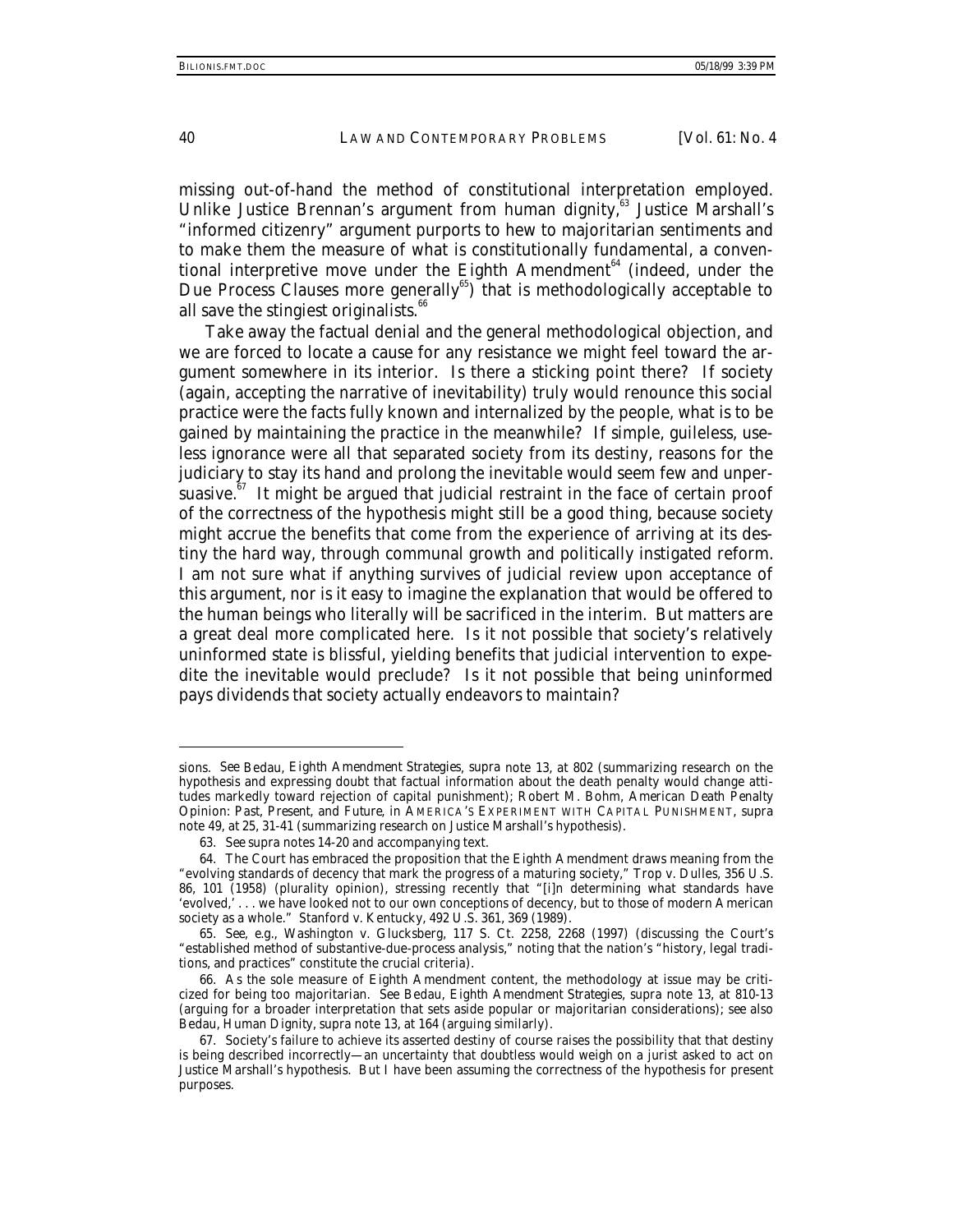We have come to the rub, and we have seen it before. What stands between the narrative of inevitability and a declaration of constitutional abolition is contemporary America's affection for a death penalty that is symbolic but not real. So long as all the inconvenient facts about capital punishment—its high costs and its low returns—are kept at bay, our nation gets to perform a popular ritual of catharsis with the self-righteousness the ritual requires. It can rail at the criminal element with frustration-venting histrionics—more and more death penalty statutes, more and more death sentences "imposed" by sentencers and reported by the press—that bear few traceable consequences to tax the conscience. Law provides critical aid and comfort for this social exercise in willful blindness. An intricate regulatory framework laden with institutional buffers obscures the death penalty's inconvenient facts, diffuses responsibility for them, shields decisionmakers from them, and mitigates some of the consequences by delaying and forestalling executions.<sup>68</sup> Whatever might be said or supposed about an informed citizenry, *this* citizenry, in its time and place, works mighty hard to maintain an uninformed distance from the death penalty's hard truths because doing so enables the pursuit of short-term gratifications. That, in a nutshell, is the dynamic of death penalty symbolism.

Does the Eighth Amendment require society to forgo the short-run pursuit? Justice Marshall thought so, offering the undefended assertion that only conscious, knowledgeable social choices should count in the Eighth Amendment analysis.<sup>69</sup> There is another and perhaps stronger reason, which we will see in Part V. Before taking that up, however, let us first ponder the alternative. If the Eighth Amendment does not require society to forgo the short-run pursuit, what if anything is there left to say?

There is an old joke about a man and a psychiatrist. "Doctor, I have a problem," the man says. "My brother thinks he is a chicken. It is terribly difficult for him, for me, and for our whole family. Please help us." The psychiatrist offers to counsel the entire family, expressing the utmost confidence that she will succeed in curing the brother of his misconceptions. "In that case," the man responds, "we're never coming here." "Why not?" the puzzled psychiatrist asks. "Because," the man answers, "we need the eggs." Funny, perhaps, or at least it is when someone like Woody Allen tells it. But do you wonder what the psychiatrist should do in response? If an intervention—you could call

<sup>68.</sup> *See, e.g.*, Carol S. Steiker & Jordan M. Steiker, *Sober Second Thoughts: Reflections on Two Decades of Constitutional Regulation of Capital Punishment*, 109 HARV. L. REV. 355, 429-38 (1995) (discussing post-*Furman* regulatory regime as legitimating facade).

<sup>69.</sup> Justice Marshall wrote:

It might be argued that in choosing to remain indifferent and uninformed, citizens reflect their judgment that capital punishment is really a question of utility, not morality, and not one, therefore, of great concern. As attractive as this is on its face, it cannot be correct, because such an argument requires that the choice to remain ignorant or indifferent be a viable one. That, in turn, requires that it be a knowledgeable choice. It is therefore imperative for constitutional purposes to attempt to discern the probable opinion of an informed electorate. Furman v. Georgia, 408 U.S. 238, 362 n.145 (1972) (Marshall, J., concurring).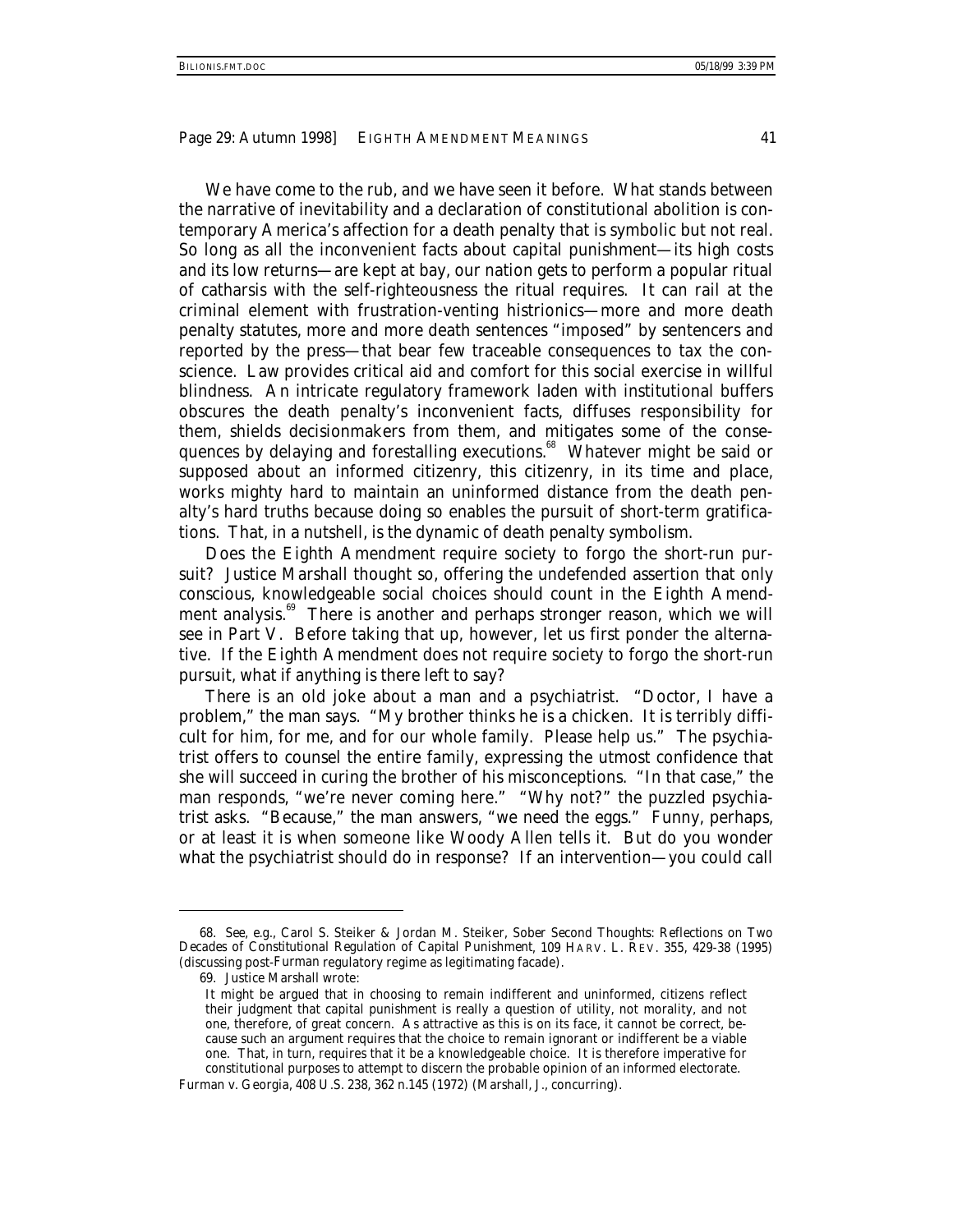1

it abolition—is inappropriate, should not the psychiatrist—call her the law—at least refrain from pretending that there are eggs in the basket?

#### IV

#### CHANGES IN ATTITUDE

This brings us to the ABA resolution proper.

The resolution urges several reforms in the administration of capital punishment, all claimed to be dictated by the Eighth Amendment's general mandate, attributed to *Furman*, that the death penalty be "fairly and justly administered."<sup>70</sup> There must be counsel reform, to minimize the arbitrariness There must be counsel reform, to minimize the arbitrariness stemming from inadequate and disparate defense lawyering; $^{71}$  there must be post-conviction litigation reform, to restore state and federal avenues for full and fair litigation of constitutional claims; $^{72}$  there must be procedural reform, to eliminate discrimination on the basis of the race of the victim or the defen $d$ ant;<sup>73</sup> and there must be reform in the rules of eligibility, to prevent the execution of juveniles and the mentally retarded.<sup>74</sup> This is not, let us be clear, merely a friendly offer of technical support to legislatures and courts that might be amenable to reform, on the order of the Model Penal Code's well-known capital sentencing provisions<sup>75</sup> or the ABA's various death penalty counsel recommendations of nearly a decade ago.<sup>76</sup> In bundling these proposals together and pressing them anew on pain of a moratorium, the ABA means to commit a confrontational act. The ABA acknowledges that many of its former proposed reforms have been rejected directly or resisted actively by the courts, state legislatures, or Congress, but the ABA means to denounce that opposition.<sup>77</sup>

76. *See* 1 AMERICAN BAR ASS'N, GUIDELINES FOR THE APPOINTMENT AND PERFORMANCE OF COUNSEL IN DEATH PENALTY CASES (1989) [hereinafter ABA GUIDELINES] (proposing reforms to ensure the provision of effective assistance of counsel to defendants charged with capital crimes); American Bar Association, *Proceedings of the 1988 Midyear Meeting of the House Delegates*, *reprinted in* 113 A.B.A. at 12-13 (1996) (proposing policies relating to the provision of legal representation for condemned defendants in federal habeas corpus proceedings).

77. *See, e.g.*, ABA Report, *supra* note 1, at 2, *reprinted in Appendix*, *supra* note 1, at 220 (noting that "[n]ot only have the ABA's existing policies generally not been implemented, but also, and more critically, the federal and state governments have been moving in a direction contrary to these policies"); *id*. at 3-4, *reprinted in Appendix*, *supra* note 1, at 222 (noting that "although certain states have begun to implement some ABA policies, more states are moving in the opposite direction undermining or eliminating important procedural safeguards that the ABA has found to be essential"); *id*. at 4, *reprinted in Appendix*, *supra* note 1, at 222 (noting congressional cutbacks in habeas corpus and the withdrawal of federal funding of defender organizations); *id*. at 11, 14-15, *reprinted in Appendix*, *supra* note 1, at 228, 230-31 (noting Supreme Court actions restricting habeas and the Court's re-

<sup>70.</sup> ABA Report, *supra* note 1, at 4, *reprinted in Appendix*, *supra* note 1, at 222.

<sup>71.</sup> *See* ABA Resolution, *supra* note 1, at 1, *reprinted in Appendix*, *supra* note 1, at 219.

<sup>72.</sup> *See id*., *reprinted in Appendix*, *supra* note 1, at 219.

<sup>73.</sup> *See id*., *reprinted in Appendix*, *supra* note 1, at 219.

<sup>74.</sup> *See id*., *reprinted in Appendix*, *supra* note 1, at 220.

<sup>75.</sup> *See* AMERICAN LAW INSTITUTE, MODEL PENAL CODE § 210.6 (Proposed Official Draft, 1962) (setting forth standards for guided discretion in capital sentencing). For an illustration of the Model Penal Code's influence, see Gregg v. Georgia, 428 U.S. 153, 191, 193 & n.44 (1976) (opinion of Stewart, Powell, and Stevens, JJ.) (citing with approval the capital sentencing standards of § 210.6).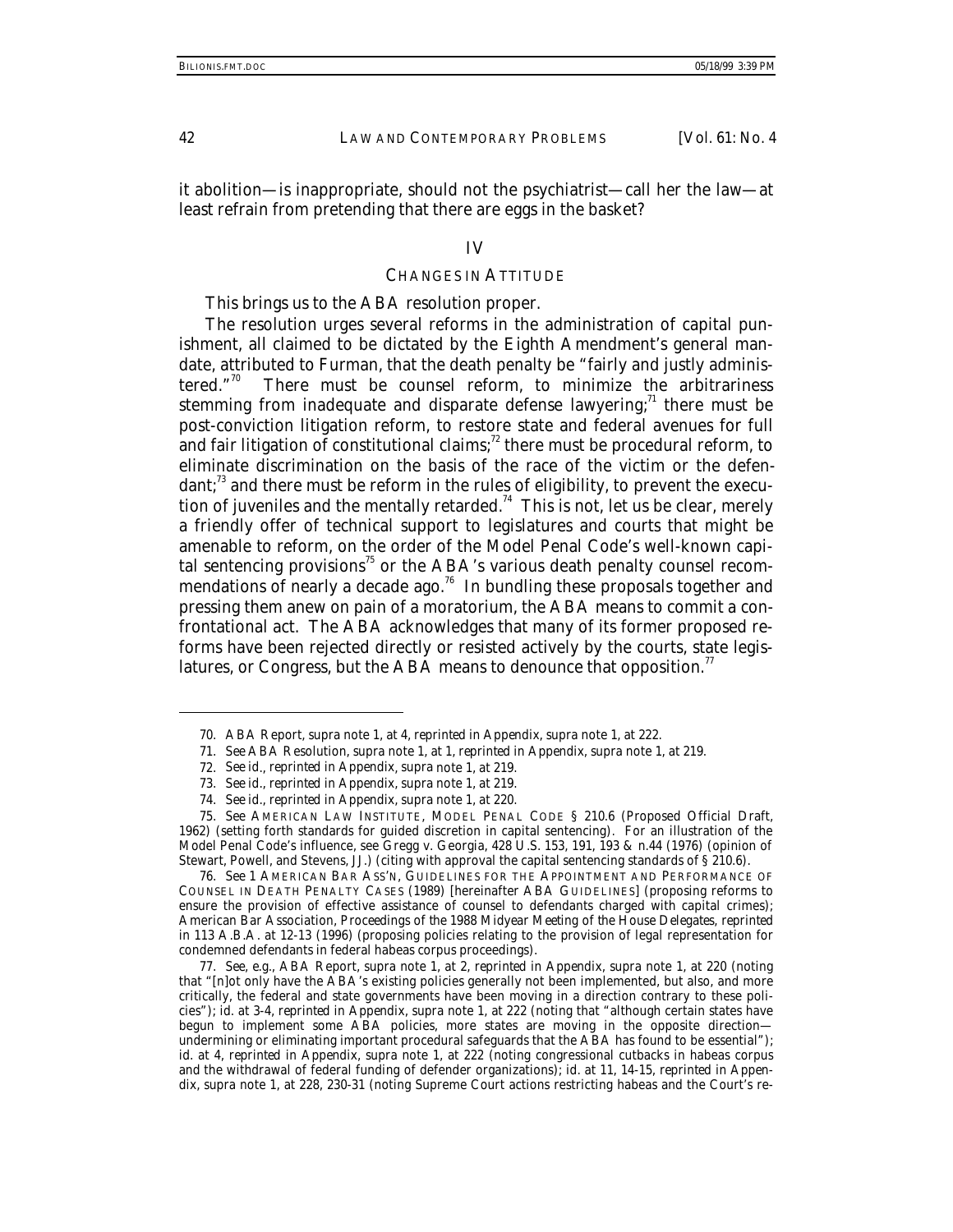Even more than seeking reform, the ABA seems to be seeking to change the attitudes of those who participate in the constitutional regulation of capital punishment, whether they be legislators or judges. The nature of that change is what I wish to explore.

#### A. Principles and Method

One thing seems sure. The change in attitude contemplated by the ABA does not—yet, at least—require repudiation of the proceduralist regulatory tack the Supreme Court has charted under the Eighth Amendment since the compromising days of *Gregg* and its aftermath. Detractors have excoriated the project as a futile attempt to solve an intractable problem, $^{78}$  a prudential nightmare, $79$  a failure of judicial steel, concentration, and creativity, $80$  and a grievous and internally inconsistent breach of Eighth Amendment principles.<sup>81</sup> The ABA's supporting report leaves open the possibility that the critics might yet be right,<sup>82</sup> but the resolution itself proceeds undaunted by the criticism, serving up a superficially commonplace appeal for further regulation in the proceduralist vein. The resolution of course asks for results different from those reached by the courts and legislatures, but in constitutional vocabulary and general method, it is of a piece with *McCleskey v. Kemp.*<sup>83</sup> The resolution invokes no new Eighth Amendment principles and asks for no reconceptualized method for their implementation, demanding simply that enhanced procedural safeguards be employed to minimize arbitrariness, heighten reliability, and secure individualization in capital sentencing. And far from calling for a final renunciation of law's complicity in the maintenance of a social equilibrium that legitimates capital punishment,<sup>84</sup> the ABA resolution invites its continued com-

fusal to impose limitations on the availability of the death penalty in cases involving juvenile or mentally retarded offenders).

<sup>78.</sup> *See, e.g.*, Callins v. Collins, 510 U.S. 1141, 1143-59 (1994) (Blackmun, J., dissenting from denial of *certiorari* to Callins v. Collins, 998 F.2d 269 (5th Cir. 1993)); Godfrey v. Georgia, 446 U.S. 420, 441- 42 (1980) (Marshall, J., concurring in the judgment).

<sup>79.</sup> *See, e.g.*, Joseph L. Hoffman, *Is Innocence Sufficient? An Essay on the U.S. Supreme Court's Continuing Problems with Federal Habeas Corpus and the Death Penalty*, 68 IND. L.J. 817, 832 & n.79 (1993) (advocating creation of a "robust, case-specific death-penalty version of the Court's moribund Eighth Amendment proportionality doctrine" to supplant procedural regulation of capital trials); Scott W. Howe, *The Failed Case for Eighth Amendment Regulation of the Capital-Sentencing Trial*, 146 U. PA. L. REV. 795, 796-97 (1998) (arguing for rejection, on prudential grounds, of procedural regulation of capital trials, and for institution of categorical rules to minimize imposition of morally undeserved death sentences).

<sup>80.</sup> *See* Steiker & Steiker, *supra* note 68, at 403-28.

<sup>81.</sup> *See, e.g.*, *Callins*, 510 U.S. at 1142 (Scalia, J., concurring in the denial of *certiorari* to Callins v. Collins, 998 F.2d 269 (5th Cir. 1993)); Graham v. Collins, 506 U.S. 461, 490-92 (Thomas, J., concurring); Walton v. Arizona, 497 U.S. 639, 656-73 (1990) (Scalia, J., concurring in part and concurring in judgment).

<sup>82.</sup> *See* ABA Report, *supra* note 1, at 3, *reprinted in Appendix*, *supra* note 1, at 219 (citing criticism of the Eighth Amendment jurisprudence with approval and declaring that "efforts to forge a fair capital punishment jurisprudence have failed").

<sup>83. 481</sup> U.S. 279 (1987).

<sup>84.</sup> For an illuminating discussion of the varied conceptions of "legitimation"—each of which I intend to intimate here—see Steiker & Steiker, *supra* note 68, at 429-38.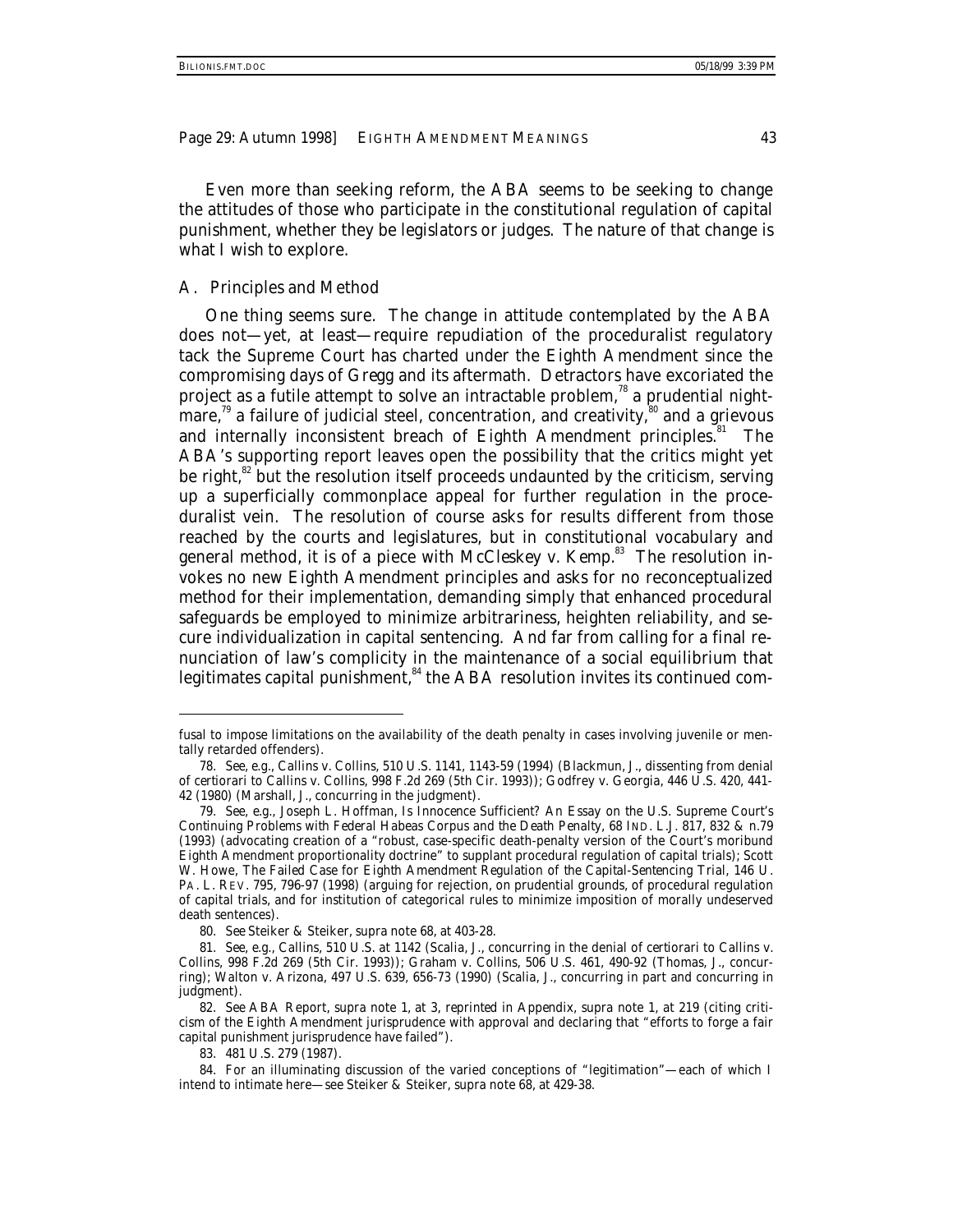plicity on terms thought beneficial for all, thus promoting as a working hypothesis the proposition that law and its processes can, or at least must try to, domesticate the death penalty's unruliness.

## B. The Relevant Facts

If the change in attitude envisioned by the ABA does not entail a new elaboration of basic Eighth Amendment principles or general Eighth Amendment method, perhaps it instead involves the manner in which decisionmakers determine and appraise the facts that are relevant to the constitutional principles and their application. (Not only those facts that bear on the Eighth Amendment question of whether risks of arbitrariness, discrimination, and unreliability persist in the administration of the death penalty, but also those that bear on the equally significant Eighth Amendment question of whether procedural safeguards are available to eliminate or minimize those risks.) Indeed, there is more than a hint from the ABA that it thinks a more sensitive and expansive appreciation of the facts of life in the administration of capital punishment is owing from those who formulate public opinion and shape the law. According to the ABA's supporting report, the resolution's proposals should be adjudged right and necessary—and the death-endorsing rest of the system's rejection of them adjudged so wrong as to require emphatic condemnation because the ABA lawyers have a superior understanding of the situation thanks to "the special competence and experience that only members of the legal profession can bring to bear."85

Such self-proclaimed assertions of privileged perspective can be off-putting, but let that not detain us. Insofar as the ABA's action presents itself as a simple plea to decisionmakers to improve their collective work under the Eighth Amendment by striving for a comprehensive appreciation of the facts—all that is occurring in the administration of capital punishment, and all that might occur differently as well—two conclusions seem apt. First, the plea is well taken. Second, the plea, if honored, could lead to the adoption of some—but I do not think necessarily all—of the ABA's proposals, and therefore does not fully explain the ABA's challenge to prevailing practice.

Regarding the first conclusion, those responsible for the regulation of the death penalty stand to learn something from all who have perspective on its administration, for no one possesses a monopoly on the facts.<sup>86</sup> Furthermore, as we have seen, numerous incentives encourage decisionmakers (as well as the public generally) to mind their buffers and keep their distance from the harder facts about the death penalty.<sup>87</sup> The ABA's plea for greater factual awareness

<sup>85.</sup> ABA Report, *supra* note 1, at 15, *reprinted in Appendix*, *supra* note 1, at 231.

<sup>86.</sup> To be sure, many of the lawyers who comprise the ABA can contribute a valuable perspective. They enjoy an occupational proximity to and angle on the grit of the subject matter—what happens in the trenches of capital punishment, as well as the feasibility of alternative methods of doing business that others who shape the law do not share. It is reasonable to expect that they might alert to and internalize facts that others differently situated miss, sense only faintly, or fail to fully grasp.

<sup>87.</sup> *See supra* notes 68-69 and accompanying text.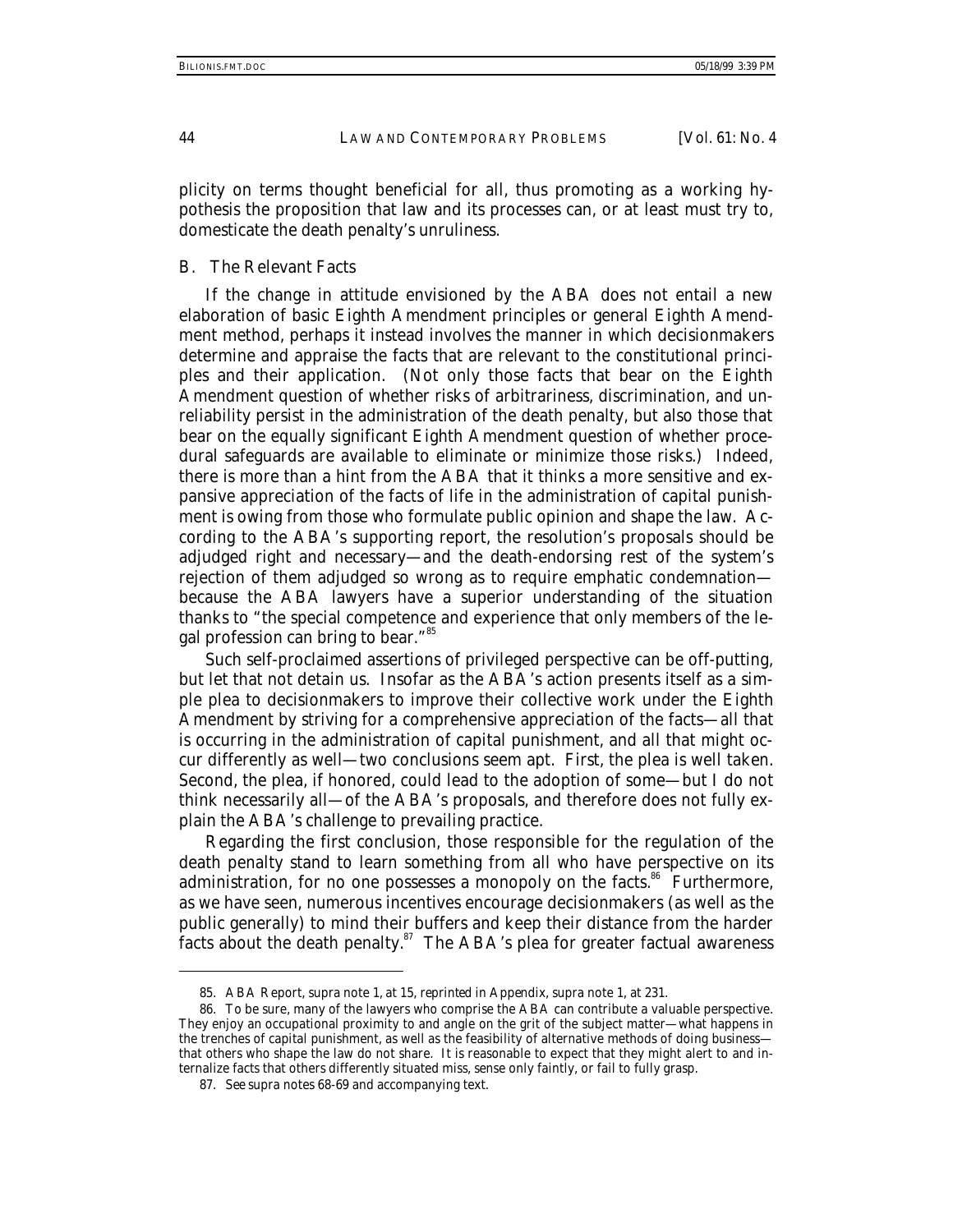is an acknowledgment of and a challenge to this phenomenon. Let us continue to set aside for the time being the question whether this complex social exercise of willful blindness undermines the death penalty's constitutionality as a *per se* matter.<sup>88</sup> Let us also assume that the effort to regulate capital punishment in proceduralist ways inevitably produces and facilitates some of the buffering and distancing that is complained of here, and that this is a pleasant occurrence for a society eager for homeostasis. Is anyone bold enough to go further and argue that the regulatory regime of *Gregg* and its progeny deliberately aims to facilitate this willful blindness, and that it should be openly counted as among the regime's conscious objectives? I do not see how law possibly can admit to *that* degree of complicity. If law cannot and should not admit to such complicity, and if law observes the dictates of candor, then the ABA's plea to heed the facts better cannot be objectionable.

Regarding the second conclusion, each of the ABA's various reform proposals should be put to a simple test. First, stipulate that the ABA is correct in its factual claims—that risks of an Eighth Amendment evil persist with respect to the particular practice at issue, and that ameliorative procedures are available to reduce the risks. Then ask the key question: Might someone who accepts the stipulation and then applies established Eighth Amendment principles fairly and squarely to the situation nevertheless find an arguable reason to resist the ABA's proposal?<sup>89</sup> If the answer is "no," then the ABA should be thanked for bringing to the system's attention an unjustifiable case of unminimized arbitrariness or unreliability. But if the answer is "yes," then the system's failure to date to embrace the ABA's proposal cannot be blamed entirely upon a poor appreciation of the operational facts.

"But wait," you ask, "how can the answer to the key question ever be 'yes'? If risks of arbitrariness or unreliability are stipulated to be present, and it is stipulated that they could be reduced, how can it ever be said that they have been minimized to the Eighth Amendment's satisfaction?" It can be said, provided you accept—as the Supreme Court's post-*Furman* capital decisions have accepted unfailingly since the outset—that "minimization" is a term of art that allows some consideration to be paid to countervailing values. Put simply, some risks are not "constitutionally unacceptable"<sup>90</sup> under the jurisprudence because their further reduction, although humanly possible, comes at too great  $a \cos t$ .

<sup>88.</sup> *See supra* note 69 and accompanying text (raising the question); *infra* text accompanying note 120 (posing a possible and partial answer).

<sup>89.</sup> In asking whether objection might be made to one or more of the ABA proposals, I am referring to the core of each proposal, difficult as that may be to define. As the peripheral details of each proposal are reached, the marginal contribution that each detail makes to the better regulation of capital punishment could possibly provoke reasonable debate.

<sup>90.</sup> McCleskey v. Kemp, 481 U.S. 279, 309 (1987) (quoting Turner v. Murray, 476 U.S. 28, 36 n.8 (1986)).

<sup>91.</sup> For an extensive discussion, see Louis D. Bilionis & Richard A. Rosen, *Lawyers, Arbitrariness, and the Eighth Amendment*, 75 TEX. L. REV. 1301, 1332-37, 1340-42 (1997); Louis D. Bilionis, *Legitimating Death*, 91 MICH. L. REV. 1643, 1667-81 (1993).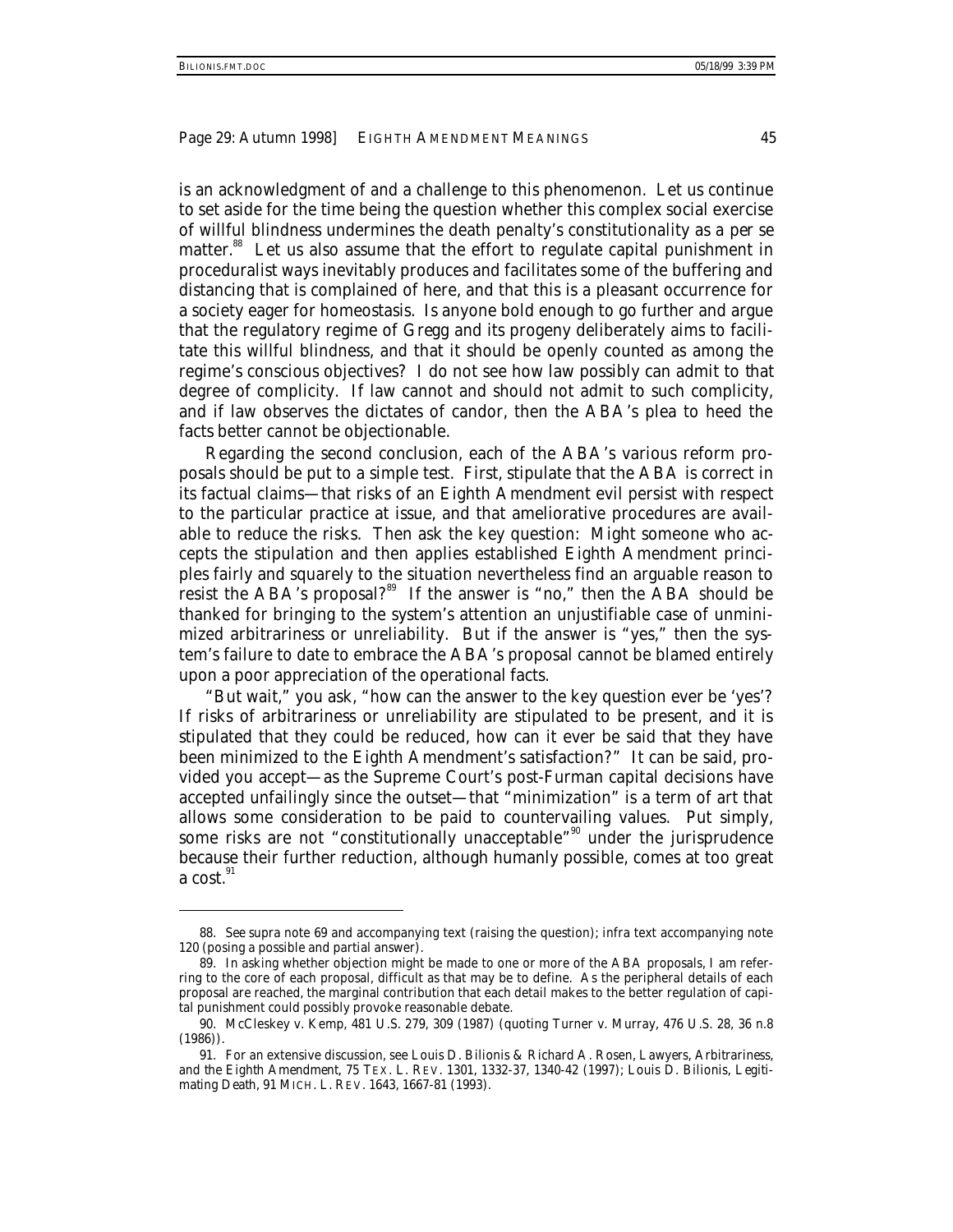With respect to at least one of the ABA's proposed reforms, I think the answer to the key question is in fact "no." As my colleague Richard Rosen and I developed elsewhere, there is a compelling Eighth Amendment case for requiring counsel reforms along the lines advocated by the ABA in its *Guidelines* for the Appointment and Performance of Counsel in Death Penalty Cases.<sup>92</sup> This case is compelling not just because there is substantial arbitrariness stemming from sharp disparities in the quality of defense counsel, and not just because that arbitrariness can be significantly reduced. It is compelling because this substantial arbitrariness can be greatly reduced at no significant cost to any countervailing interest that might be legitimately introduced into the Eighth Amendment equation.<sup>93</sup> But as much as I wholeheartedly support the remainder of the ABA's proposals, it seems beyond cavil that there are countervailing values implicated in each instance that a detractor might argue in opposition. For example, consider the habeas proposals. Broader habeas review, stripped of procedural defaults and other barriers to review, surely would enhance reliability and reduce arbitrariness. But we have been told time after time that countervailing values—such as the finality of judgments, comity, and federalism—would suffer in consequence and are not to be ignored in the Eighth Amendment calculation. $94$  Or consider the proposals to declare juveniles and the mentally retarded ineligible for the death penalty. Bright-line rules immunizing such defendants (rather than case-by-case consideration of their age or mental retardation as a mitigating circumstance) would enhance reliability, reduce arbitrariness, and protect against disproportionate sentences. But we have been told that a countervailing value—the institutional virtue in observing limits on the federal judiciary's ability to differ with a social determination (made at the state level, no less) that some offenders in each category might merit the ultimate punishment—would suffer.<sup>95</sup> Consider, finally, the proposal challenging the persistence of racial discrimination. As Justice Stevens argued in his dissenting opinion in *McCleskey*, discrimination could be reduced signifi-

<sup>92.</sup> ABA GUIDELINES, *supra* note 76.

<sup>93.</sup> *See* Bilionis & Rosen, *supra* note 91, at 1346-69.

<sup>94.</sup> *See, e.g.*, Herrera v. Collins, 506 U.S. 390, 417-19 (1993) (assuming the Eighth Amendment would render execution of a defendant unconstitutional upon a truly persuasive demonstration of "actual innocence" made after trial, finality interests would require that the threshold showing be "extraordinarily high"); Coleman v. Thompson, 501 U.S. 722, 730 (1991) (noting, in a capital case, comity and federalism concerns that underlie the rule that state procedural defaults are to be observed in federal habeas); Penry v. Lynaugh, 492 U.S. 302, 314 (1989) (noting the finality concerns that underlie the rule against retroactive application of new constitutional rulings, and extending the rule to capital cases).

<sup>95.</sup> *See* Stanford v. Kentucky, 492 U.S. 361, 375-77 (1989) (plurality opinion) (Scalia, J.) (rejecting claim that a bright line rule of death-ineligibility for the juvenile offender is to be preferred to case-bycase analysis of mitigation; claim is to be rejected on the broad ground that case-by-case consideration can be declared constitutionally inadequate only if there is a social consensus that "*no one* can reasonably be held fully responsible" in the age group in question); Penry v. Lynaugh, 492 U.S. 302, 338- 40 (1989) (O'Connor, J., concurring in part and concurring in the judgment) (noting that it cannot be concluded that all mentally retarded people inevitably lack the cognitive, volitional, and moral capacity to act with the degree of culpability associated with the death penalty, and that consideration of the mitigating effect of mental retardation should be conducted on a case-by-case basis).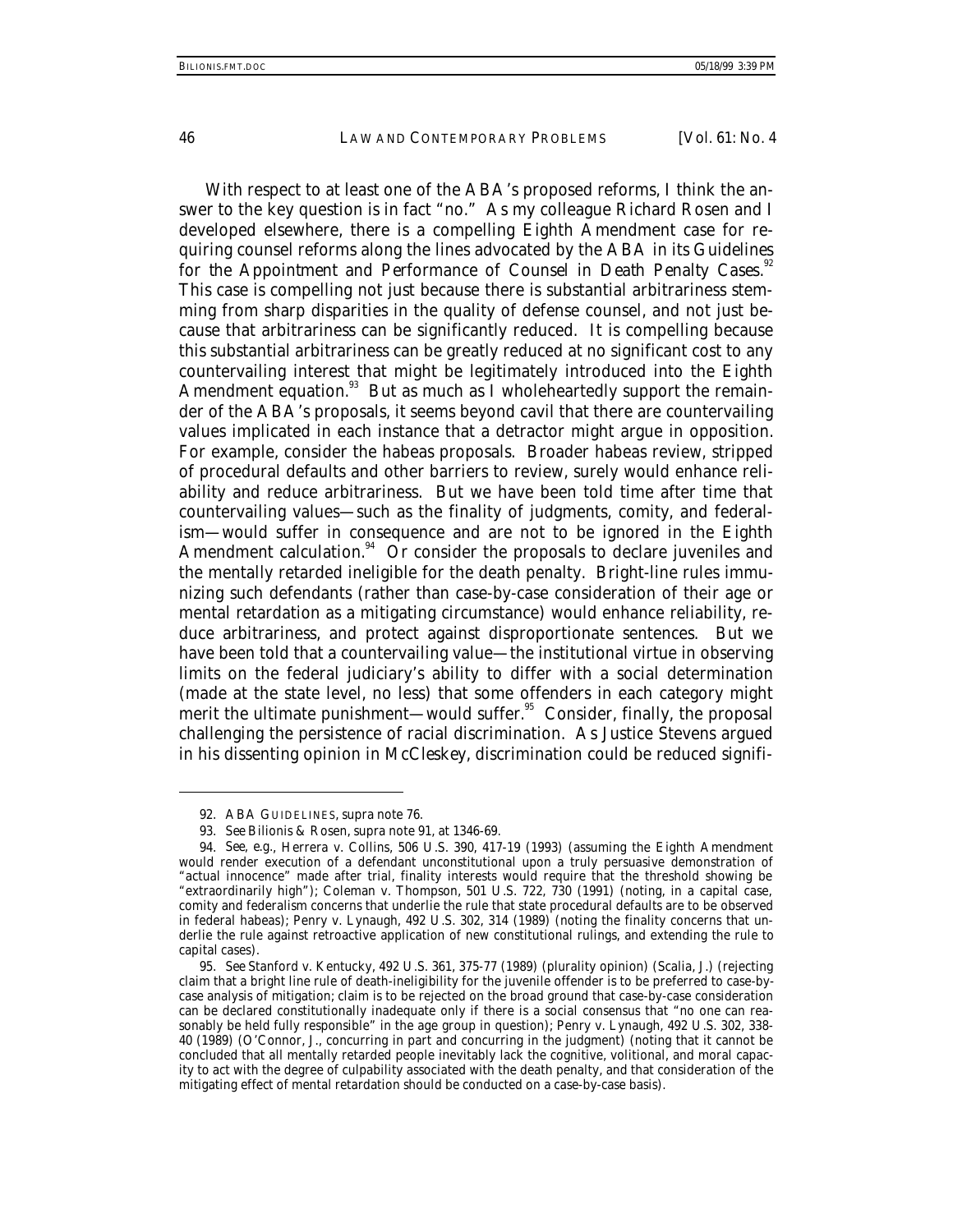cantly by restricting the aggravating circumstances that render a defendant eligible for the death penalty.<sup>96</sup> But we have been told that a countervailing value—the institutional virtue in observing limits on the judiciary's ability to impose unrealistic conditions on the use of the death penalty—would suffer. $\frac{5}{2}$ 

## C. Countervailing Values and Points of Equilibrium

Death penalty decisionmakers who raise these countervailing values profess to see, hear, and accept the same facts stressed by the ABA. Perhaps there exists some false consciousness at play here, as critics of these decisionmakers doubtless suspect.98 Unless self-deception is to be alleged against the whole lot, however, it would seem that the ABA's differences of opinion with the decisionmakers are not entirely about the need to get the institutional facts straight. The change in attitude sought by the ABA runs deeper. The ABA is asking decisionmakers to significantly reduce their willingness to credit these countervailing values as obstacles to reform.

The ABA does not expressly say why these decisionmakers should change in the desired way. The resolution simply and tersely declares the proposed reforms, while the supporting report runs long on both anecdotes of arbitrariness and conclusions that our state of affairs must change but comes up short on explicit mention of any of the countervailing values that detractors of reform like to talk about. The failure to address such concerns makes the ABA documents representative of much anti-death penalty discourse, which is reluctant to take countervailing values head on.<sup>99</sup> Still, possible answers can be reasoned out from the resolution.

Imagine the ABA resolution were a *per curiam* opinion, ordering substantial reforms under the Eighth Amendment and consequently rejecting, but without any elaboration of the reasoning, the countervailing values raised in objection. Our hypothetical court, the ABA, disclaims abolitionist intentions and also denies that it is disturbing the settled principles and methods of the Eighth Amendment. What narrowest rationale would we ascribe to this other-

<sup>96.</sup> *See* McCleskey v. Kemp, 481 U.S. 279, 366-67 (1987) (Stevens, J., dissenting); *see also* DAVID C. BALDUS ET AL., EQUAL JUSTICE AND THE DEATH PENALTY: A LEGAL AND EMPIRICAL ANALYSIS 350 (1990) (discussing Justice Stevens's dissent).

<sup>97.</sup> *See McCleskey*, 481 U.S. at 318-19.

<sup>98.</sup> *See, e.g.*, Sarat, *supra* note 12, at 338 (reporting such criticism).

<sup>99.</sup> There are exceptions, most notably in the area of habeas corpus, where scholars have challenged the ascension of comity, federalism, and finality as counterweights to the need for protection of federal rights, particularly in the area of capital punishment. *See, e.g.*, Vivian Berger, *Justice Delayed or Justice Denied?—A Comment on Recent Proposals to Reform Death Penalty Habeas Corpus*, 90 COLUM. L. REV. 1665 (1990); James S. Liebman, *Apocalypse Next Time?: The Anachronistic Attack on Habeas Corpus/Direct Review Parity*, 92 COLUM. L. REV. 1997 (1992); James S. Liebman, *More Than* "Slightly Retro": The Rehnquist Court's Rout of Habeas Corpus Jurisdiction in Teague v. Lane, 18 N.Y.U. REV. L. & SOC. CHANGE 537 (1990-1991); James S. Liebman & William F. Ryan, *"Some Effectual Power": The Quantity and Quality of Decisionmaking Required of Article III Courts*, 98 COLUM. L. REV. 696 (1998); Mark Tushnet & Larry Yackle, *Symbolic Statutes and Real Laws: The Pathologies of the Antiterrorism and Effective Death Penalty Act and the Prison Litigation Reform Act*, 47 DUKE L.J. 1 (1997); Robert Weisberg, *A Great Writ While It Lasted*, 81 J. CRIM. L. & CRIMI-NOLOGY 9 (1990); Larry W. Yackle, *The Habeas Hagioscope*, 66 S. CAL. L. REV. 2331 (1993).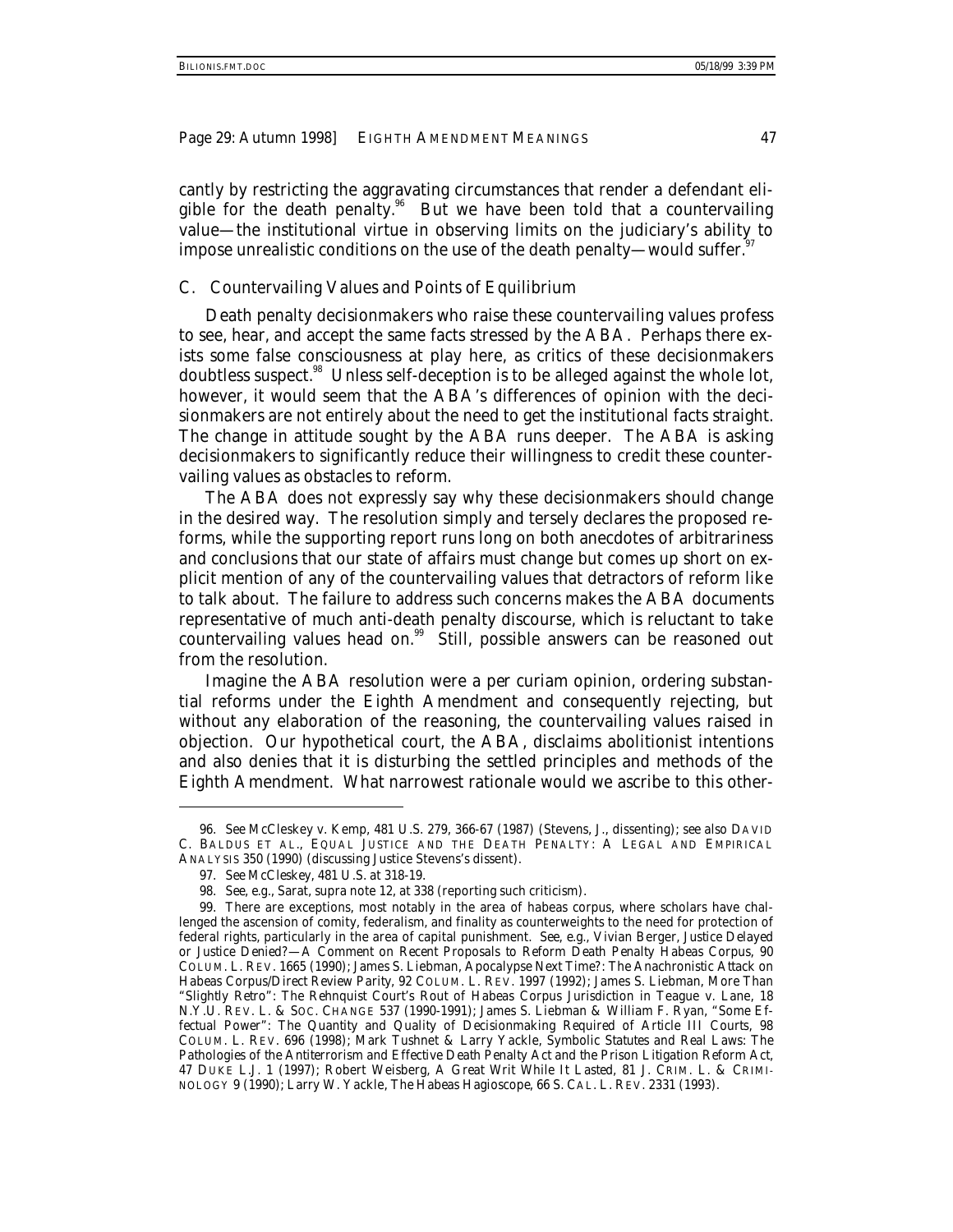wise opaque decision? We would treat it as representing a judgment that the ordered reforms *do not pose unrealistic conditions upon the use of the death penalty*. Countervailing values have not been ejected from the Eighth Amendment balance. They merely have been found inadequate to justify toleration of the correctable arbitrariness and unreliability observed in these situations.

Note what we just did. Employing the Eighth Amendment language of *Gregg* and *McCleskey*, 100 we characterized the ABA resolution as a formula for a new social equilibrium with respect to the death penalty. The ABA's proposed point of equilibrium represents a significant change—but it is no less conducive to society's basic need for homeostasis (and thus no less acceptable in that regard) than the point currently maintained by the Supreme Court, the Congress, the state legislatures, and the lower courts. If homeostasis is our Eighth Amendment goal,<sup>101</sup> the ABA presents us an alternative.

There are reasons, moreover, to think that the ABA's alternative is indeed socially viable, and that it poses no unrealistic conditions on the death penalty. Because the ABA resolution leaves the competing forces in society with a fair portion of what each cherishes most, it has the tactical makings of a satisfactory equilibrium. Measured against the status quo ante, the resolution marks a substantial improvement for abolitionist forces. The number of death sentences handed down at trial ought to decline significantly if the resolution removes juveniles, the mentally retarded, and offenders lacking in serious aggravation from the pool. Similarly, for the foregoing reasons and also because of expanded post-conviction review, we can assume that the number of offenders who ultimately face the executioner would decline.<sup>102</sup> Moreover, by striking at demonstrable risks of arbitrariness, unreliability, and the like, the resolution promotes values that abolitionists—and our Constitution, lest we forget—hold dear. Although these abolitionist gains come at the expense of the forces in support of capital punishment, the sacrifice might be an acceptable one to make. Contractions in death penalty statutes and declines in death sentences returned at trial could be bitter pills for the pro-death penalty majority to swallow. But if what matters most is a symbolically vigorous death penalty—on the books, stamped with the imprimatur of constitutionality, endorsed by law, and theoretically available for cathartic venting against society's greatest offenders—much of symbolic value would remain. And, in a reverse twist, once some of the symbol's most glaring blemishes are removed, it might gain some righteous luster. Neither side is fully satisfied, but each might carry on.

<sup>100.</sup> *See supra* note 43 and accompanying text.

<sup>101.</sup> *See supra* notes 35-43 and accompanying text.

<sup>102.</sup> Whether this assumption in fact would hold true is not entirely clear. It seems at least conceivable that some contractions in the size of the death-eligibility pool might have little effect on the actual number of executions. The assumption is made as stated in the text, however, because it posits the facts in the light that would be most troubling to the pro-death penalty majority's asserted point of view, and hence puts the ABA's resolution to the tougher test.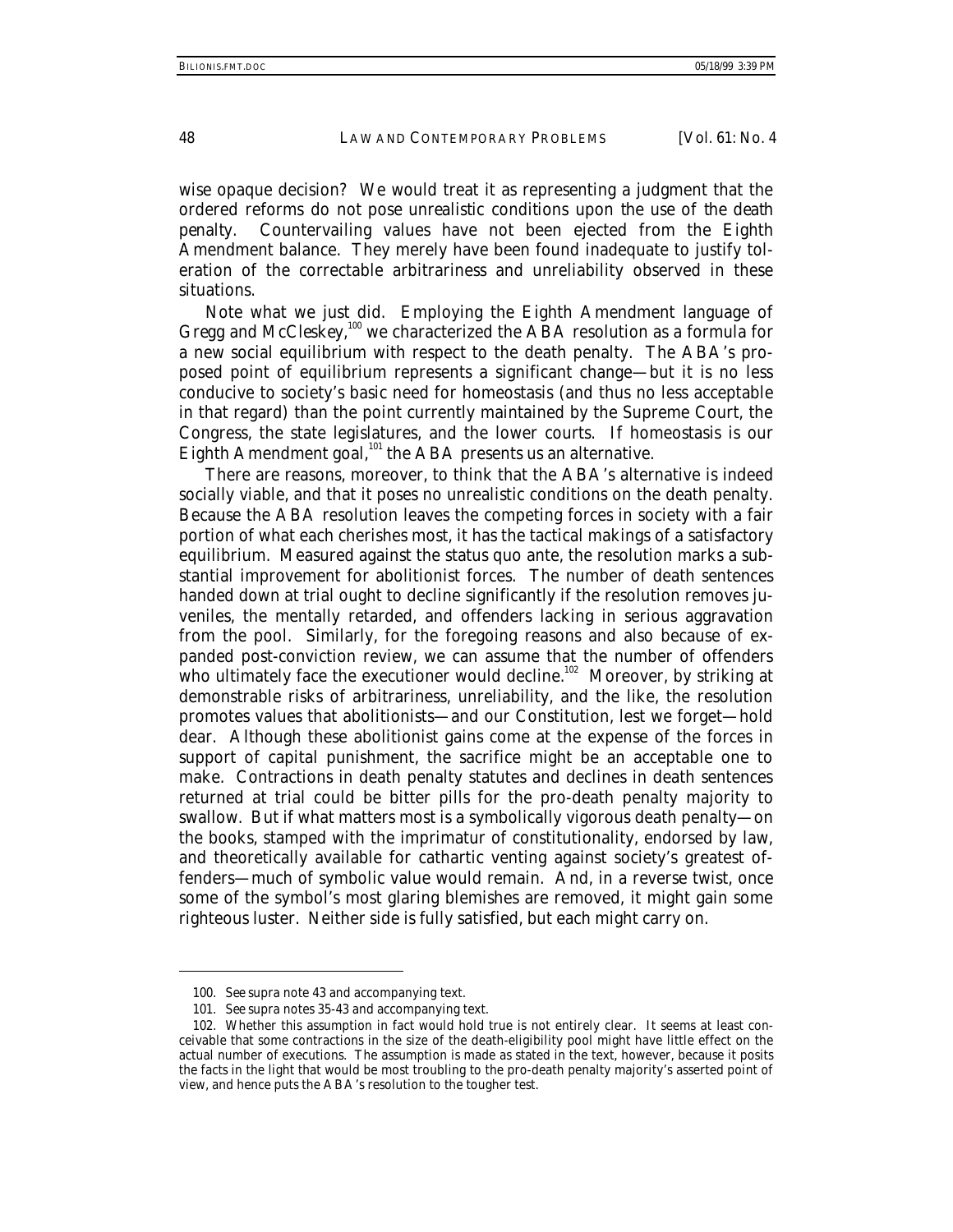Whether social peace can be made on these terms is a question that only experience could answer beyond all doubt. That the ABA—a community whose views on the death penalty are, like America's at large, varied—could settle on these terms supports an inference that it is possible. The ABA does not mirror society generally, however, and its collective appetite for the death penalty may not be as strong as the public's. We thus should be cautious about assigning too much weight to this evidence. However, persuasive corroborative evidence comes from Judge Kozinski, a witness whose support for capital punishment will not be questioned here.<sup>103</sup> Writing before the ABA resolution was adopted, Kozinski advocated that America take legislative action to sharply restrict the range of offenses and offenders eligible for capital punishment.<sup>104</sup> Although Kozinski's reasons differ from those underlying the ABA resolution, his proposal would have much the same effect on the availability of the death penalty and its symbolic power. If Kozinski can live with such a contracted death penalty, might not other supporters, too?

Demonstrating that the ABA resolution represents a viable alternative equilibrium does not necessarily demonstrate that it is constitutionally superior to the one maintained by death penalty decisionmakers today. One final argument is needed to complete the ABA's case, and it might run as follows. If the ABA's proposed regime is superior, it is not because the ABA possesses a privileged perspective and exercises privileged judgment. It is superior because, as between two socially acceptable death penalty regimes, the regime that serves constitutional values substantially better must be preferred. No one can seriously dispute that the ABA's proposed regime serves the Eighth Amendment's anti-arbitrariness and reliability values substantially better than the current regime. The question is rather whether other values of constitutional dimension offset these gains. If you recall the countervailing values that typically have been raised in constitutional objection to the ABA's proposed reforms—judicial self-restraint in the face of uncertain or contrary social will, particularly as it relates to matters of state importance; comity and federalism; and the finality of judgments<sup>105</sup>—you will note that each depends heavily (if not entirely) on public sentiment for its constitutional weight in this context. While judicial self-restraint is virtuous, its constitutional persuasiveness ebbs as society's demand for deference on the matter in question weakens. Comity, federalism, and finality are important values, but any free-standing constitutional

<sup>103.</sup> Judge Kozinski has written:

<sup>[</sup>D]espite the qualms, despite the queasiness I still feel every time an execution is carried out in my jurisdiction, I tinker away. I do it because I have taken an oath. But there's more. I do it because I believe that society is entitled to take the life of those who have shown utter contempt for the lives of others. And because I hear the tortured voices of the victims crying out to me for vindication.

Alex Kozinski, *Tinkering with Death*, NEW YORKER, Feb. 10, 1997, at 48, 53.

<sup>104.</sup> *See* Kozinski & Gallagher, *supra* note 35, at 29-32.

<sup>105.</sup> *See supra* notes 94-97 and accompanying text.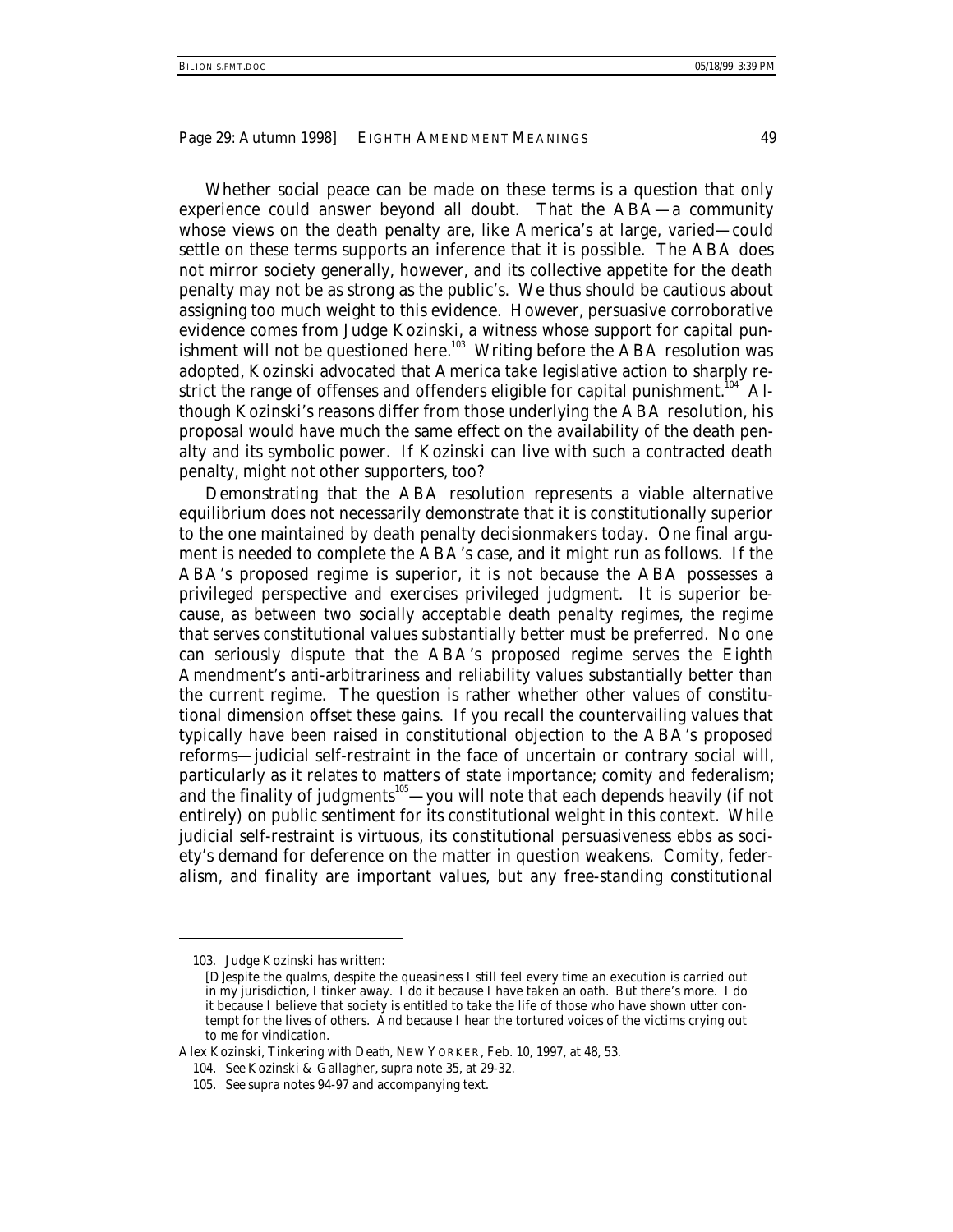weight they might possess seems unimplicated here; $106$  the primary constitutional significance that they bring to the scales derives from their political and social support and the demand for deference such support might make in the constitutional balance. Moreover, the political and social weight that these countervailing values enjoy is almost wholly a function of their effect on the administration of capital punishment. The best measure of their weight is the impact that their addition or subtraction has on society's ability to maintain a comfortable homeostasis in the matter of capital punishment. But if we already have determined—as objectively as possible—that society itself could accept the ABA's package as a viable point of equilibrium, it is probable that society does not accord these values great weight. And unless and until such values do weigh greatly to society, they should be of little consequence to the Eighth Amendment.

When regulating a social business that is more about symbolic gestures than actual executions, it is dangerously easy for judges and other decisionmakers to fall for the symbol, exaggerate the social will it represents, and conjure up obstacles to their regulatory efforts that are far more apparent than real. In this environment, it is all too easy for the law's overseers of the death penalty to underestimate the public's resilience to regulation, and all too easy for them to summon a false fear that every regulatory move might be received as a disavowal of capital punishment, an attempt at indirect abolition, or a withdrawal of the law's complicity. When this outcome occurs, there are no justified winners, just many unfortunate losers, such as Eighth Amendment values, responsible constitutional administration, the integrity of the law, conscientious politics, and the human beings who suffer and even pay with their lives in consequence. The ABA primarily is seeking to change, it seems to me, this very regrettable tendency on the part of those who administer the Eighth Amendment.

Harkening back to that joke about the psychiatrist, pretending to see imaginary eggs in someone else's delusory basket seems hardly the professional thing to do.

V

## A CONCLUDING WORD ON THE WORD "UNUSUAL"

So this is the picture that an engagement with the ABA resolution invites us to draw: A conflicted society's conflicted policy demands a death penalty that is symbolically vigorous yet meek in its execution. The Eighth Amendment jurisprudence that *Furman* and *Gregg* wrought assists society in its effort to achieve and maintain a serviceable equilibrium, validating the death penalty in almost all of its broad gestures while providing the means to draw the execution rate down in often excruciating case-by-case ways. The jurisprudence makes

<sup>106.</sup> Stated otherwise, adoption of the ABA's various habeas corpus proposals would not violate the Constitution in the slightest.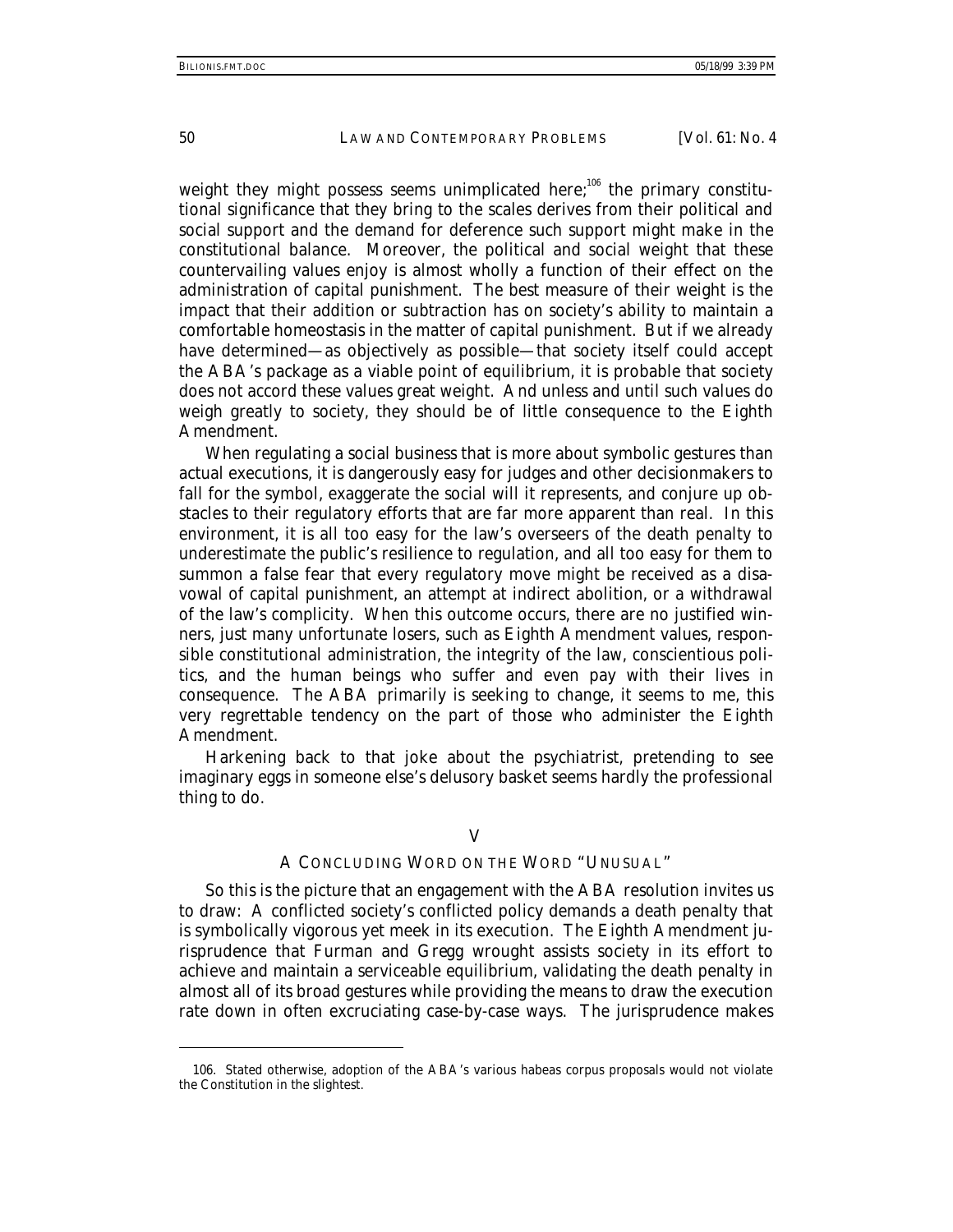this equilibrium its conscious goal; that is why it declines to impose regulations that would imply too much legal disavowal of the death penalty, labeling them "unrealistic conditions," even though the regulations clearly would promote Eighth Amendment values. Difficult to begin with, the jurisprudence's mission is made harder and costlier because it must rely on human actors who misread the social will and succumb too much to the symbol. Furthermore, law undertakes this mission to help society achieve what may merely be short-term gratifications that a more fully informed citizenry would, and inevitably will, renounce.

We have seen the ABA's response to this picture: The law may (for the time being, at least) remain complicit in society's quest to find and maintain equilibrium in the matter of capital punishment, but only if it proceeds with far more skepticism about the true needs of the symbol and far more solicitude for the values law has proclaimed in the name of the Eighth Amendment. A constitutionally superior equilibrium, more respectful of fundamental values and less indulgent of asserted countervailing values, is possible and must be instituted.

As we close, give thought to an alternative response to the picture, not urged by the ABA resolution, but brought to mind by our engagement with it: The law should end its complicity in this affair and declare capital punishment unconstitutional because what the picture really portrays is a stylized social effort to make a "cruel" punishment—"[t]he imposition and execution of the death penalty are obviously cruel in the dictionary sense"<sup>107</sup>—an "unusual" punishment as well. A society bent on symbolic gestures casts an everwidening net of death eligibility, and the etiquette of judicial review instructs that these legislative acts should be received in the first instance as "solemn judgments, reasonably based, that imposition of the death penalty will save the lives of innocent persons."108 Not all offenders brought within the legislative net will be executed, of course. The group is winnowed down for reasons that are penologically sound—the need for individualized consideration of those "compassionate or mitigating factors stemming from the diverse frailties of humankind."<sup>109</sup> The penological sorting is done, large numbers receive death sentences, and then something curious happens. The demand for symbolic vigor has been served on the public stage and the cases move to a shadowy margin where most of them stall. Of all those branded to die in service of the ostensibly solemn legislative judgment, only "a capriciously selected random handful"<sup>110</sup> really face the executioner. And this is as society wants it and needs it to be, for it strikes the necessary, socially calming compromise between the

<sup>107.</sup> Furman v. Georgia, 408 U.S. 238, 312 (1972) (White, J., concurring).

<sup>108.</sup> Roberts v. Louisiana, 428 U.S. 325, 355 (1976) (White, J., dissenting).

<sup>109.</sup> Woodson v. North Carolina, 428 U.S. 280, 304 (1976) (opinion of Stewart, Powell, and Stevens, JJ.).

<sup>110.</sup> *Furman*, 408 U.S. at 309-10 (Stewart, J., concurring).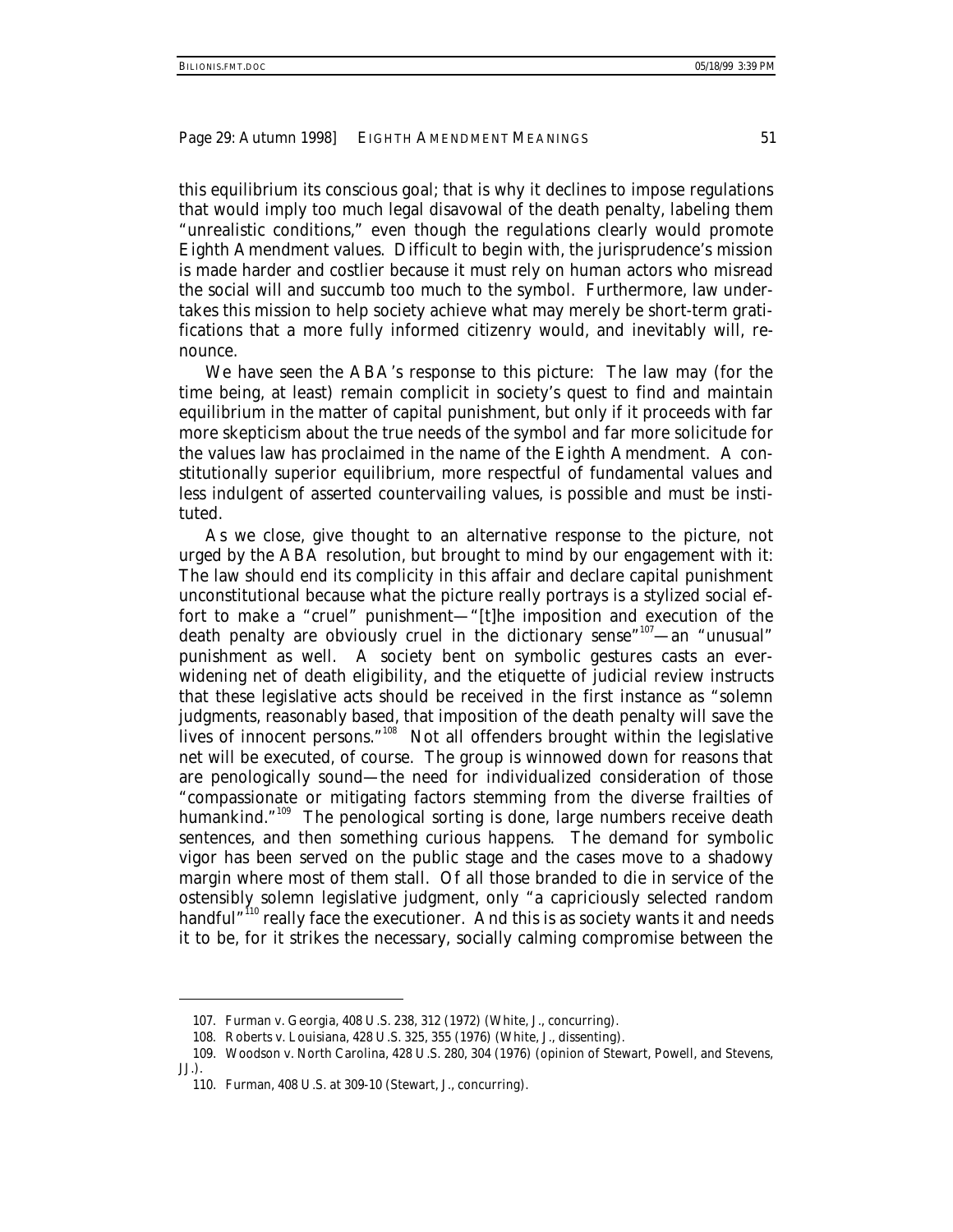demand for a symbolically vigorous death penalty and the demand for a minimum of executions.<sup>111</sup>

Although exploration of the twists and turns implicated in that response must await another occasion, some preliminary observations and a sketch of the argument in rebuttal can be ventured. As for the preliminary observations, there are six.

First, calling this situation an example of a punishment that society has rendered "unusual" places no evident strain on the text of the Eighth Amend $ment.<sup>112</sup>$ 

Second, calling this punishment "unusual" appears faithful to the precedent set by *Furman*. The cases are not formally identical. In *Furman*, the unusualness problem arose in the sentencing stage, where "no meaningful basis for distinguishing the few cases in which [the death penalty] is imposed from the many cases in which it is not" could be discerned.<sup>113</sup> Here, the unusualness problem sets in subsequently, in a post-final-judgment netherworld. But unless arbitrariness and capriciousness enjoy an Eighth Amendment license to operate between the courtroom and the death house—thwarting the ostensible will of the legislature as well as the ostensible will of the sentencer and the court of judgment—the cases would seem the same in principle.

Third, calling this punishment "unusual" seemingly runs true to bedrock principles. Legislative policy, dutifully applied through the processes of law, dictates that an execution should occur. To suspend that judgment for lawfully ordained reasons is an entirely proper thing to do. But to fail to carry out the judgment for simple lack of social fortitude is—and there is no real way around this—antithetical to the rule of law. $114$  Failing to carry out the judgment most,

<sup>111.</sup> My concern here is with the socially deliberate "unusualness" of executions, and the significance of that unusualness under the Eighth Amendment. To be contrasted is quite a different concern that jurists and commentators have noted in recent years—the possibility that the Constitution forbids the extremely long periods of time that many inmates experience under a sentence of death because those periods are themselves "cruel and unusual" punishment. *See, e.g.*, Elledge v. Florida, 119 S. Ct. 366 (1998) (Breyer, J., dissenting from denial of *certiorari* to Elledge v. State, 706 So. 2d 1340 (Fla. 1997)) (noting that executions in such circumstances might be "cruel and unusual" in violation of the Eighth Amendment); Lackey v. Texas, 514 U.S. 1045 (1995) (Stevens, J., dissenting from denial of *certiorari* to Lackey v. State, 819 S.W.2d 111 (Tex. Crim. App. 1989) (en banc)) (same); Dan Crocker, *Extended Stays: Does Lengthy Imprisonment on Death Row Undermine the Goals of Capital Punishment?*, 1 J. GENDER, RACE & JUSTICE 555 (1998); Richard E. Shugrue, *"A Fate Worse Than Death"— An Essay on Whether Long Times on Death Row Are Cruel Times*, 29 CREIGHTON L. REV. 1 (1995); Michael P. Connolly, Note, *Better Never Than Late: Prolonged Stays on Death Row Violate the Eighth Amendment*, 23 NEW ENG. J. ON CRIM. & CIV. CONFINEMENT 101 (1997); Kathleen M. Flynn, Note, *"The Agony of Suspense": How Protracted Death Row Confinement Gives Rise to an Eighth Amendment Claim of Cruel and Unusual Punishment*, 54 WASH. & LEE L. REV. 291 (1997).

<sup>112.</sup> *See, e.g.*, Walton v. Arizona, 497 U.S. 639, 670-71 (1990) (Scalia, J., concurring in part and concurring in judgment) (noting that the constitutional text can be read to refer to punishments "rarely or 'freakishly' imposed").

<sup>113.</sup> *Furman*, 408 U.S. at 313 (White, J., concurring).

<sup>114.</sup> An analogy might be drawn to the practice of jury nullification, a practice that while immunized from corrective process has been deemed unworthy of any encouragement because of its inconsistency with the rule of law. *See, e.g.*, State v. Ragland, 519 A.2d 1361, 1369-71 (N.J. 1986) (employing such reasoning to uphold instructions that discouraged jury nullification); *see generally* Richard H.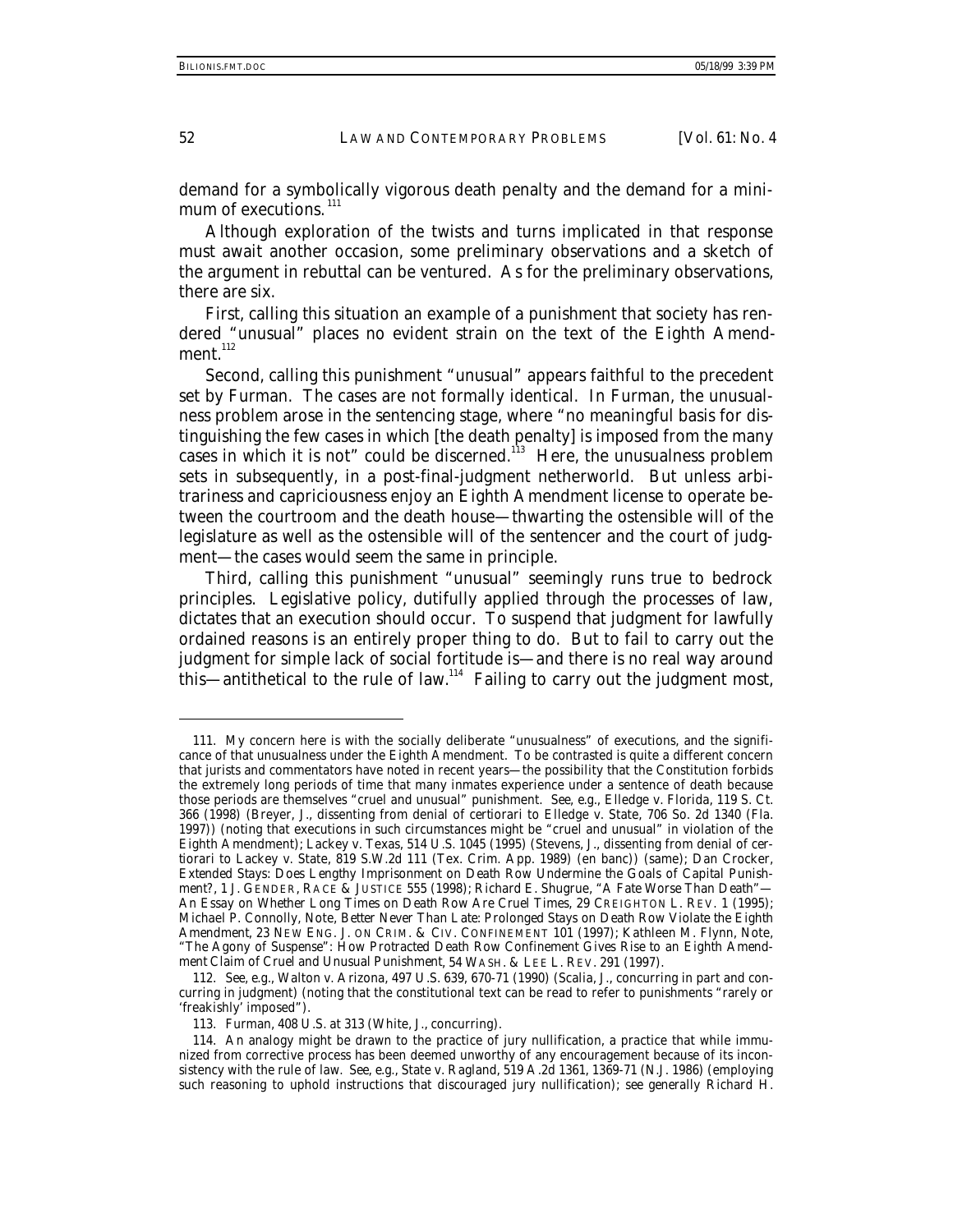but not all, of the time only compounds the constitutional difficulty. Forcing a small and arbitrarily culled group of death row inmates to bear the final consequences that society is unwilling to impose upon all who are identically situated offends "the desire for equality . . . reflected in the ban against 'cruel and unusual punishments.'"<sup>115</sup>

Fourth, recognizing the unusualness in capital punishment as administered today lends force to the constitutional argument of the moral abolitionist. In the tradition of Justice Brennan,<sup>116</sup> Hugo Adam Bedau has argued persuasively that the death penalty's cruelty lies in its utter annihilation of the offender,  $^{\scriptscriptstyle 117}$  an act of astonishing power that declares a forfeiture of every last shred of the prisoner's human dignity.<sup>118</sup> Bedau poses the salient question: By what authority does society get to make such a "devastating judgment"?<sup>119</sup> The concept of "unusualness" offers a partial answer, defining at least one set of circumstances in which the authority is lacking. "Unusualness" captures a state of political illegitimacy incompatible with the power to annihilate.

Fifth, recognizing that this unusualness is unacceptable also fortifies the abolitionist argument from the narrative of inevitability.<sup>120</sup> We need not go so far as to say that a society on the road to inevitable abolition cannot stop along the way for short-term gratifications. All we need to say is that society should not be allowed to employ a strategy of unusualness in punishment to do so, and that judges should not defer to such a strategy.

Sixth, drawing all this attention to the infrequency of executions and making it the basis of constitutional argument makes abolitionists, including me, edgy. Too much of such talk could well upset the equilibrium that both produces the infrequency of executions and depends upon that infrequency. It could backfire, leading not to abolition but instead to a token increase in executions to save the symbolic death penalty.

Consider, in that connection, the rebuttal that you no doubt anticipated from the start (and some of which was foreshadowed earlier<sup>121</sup>). It runs as follows. Most death cases do grind to a halt and executions are indeed relative rarities, but the situation is not attributable to the illegitimate social purposes alleged. Maintenance of a system of post-conviction review to ensure legitimate judgments and a legitimate death penalty regime is justified, and it accounts for some of the delay and rarity. The rest should be blamed on three problematic factors that have worked in tandem: (1) unnecessarily excessive opportunities for post-conviction litigation; (2) an unnecessarily complicated

Fallon, Jr., *"The Rule of Law" as a Concept in Constitutional Discourse*, 97 COLUM. L. REV. 1 (1997) (exploring various iterations of the rule of law).

<sup>115.</sup> *Furman*, 408 U.S. at 255 (Douglas, J., concurring).

<sup>116.</sup> *See supra* notes 14-20 and accompanying text.

<sup>117.</sup> *See* Bedau, *Human Dignity*, *supra* note 13, at 168.

<sup>118.</sup> *See id*. at 172-74.

<sup>119.</sup> *See id*. at 174.

<sup>120.</sup> *See supra* notes 61-69 and accompanying text.

<sup>121.</sup> *See supra* notes 36-37 and accompanying text.